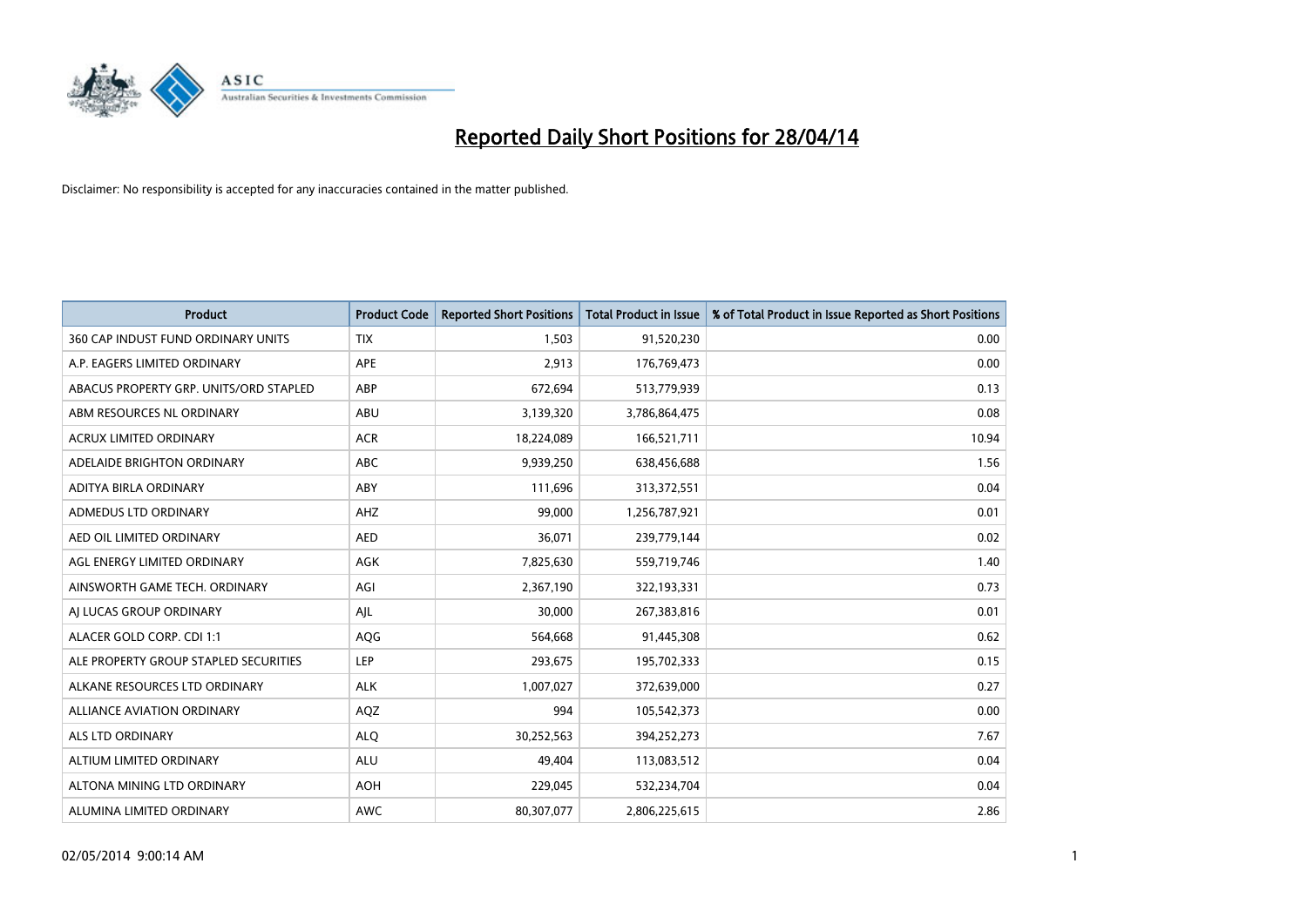

| <b>Product</b>                          | <b>Product Code</b> | <b>Reported Short Positions</b> | <b>Total Product in Issue</b> | % of Total Product in Issue Reported as Short Positions |
|-----------------------------------------|---------------------|---------------------------------|-------------------------------|---------------------------------------------------------|
| AMCOM TELECOMM, ORDINARY                | AMM                 | 1,119,562                       | 245,322,894                   | 0.46                                                    |
| AMCOR LIMITED ORDINARY                  | <b>AMC</b>          | 2,560,599                       | 1,206,684,923                 | 0.21                                                    |
| AMP LIMITED ORDINARY                    | AMP                 | 45,953,821                      | 2,957,737,964                 | 1.55                                                    |
| ANSELL LIMITED ORDINARY                 | <b>ANN</b>          | 4,669,807                       | 152,937,881                   | 3.05                                                    |
| ANTARES ENERGY LTD ORDINARY             | <b>AZZ</b>          | 908,917                         | 255,000,000                   | 0.36                                                    |
| ANZ BANKING GRP LTD ORDINARY            | ANZ                 | 8,483,530                       | 2,744,118,670                 | 0.31                                                    |
| APA GROUP STAPLED SECURITIES            | <b>APA</b>          | 23,670,167                      | 835,750,807                   | 2.83                                                    |
| APN NEWS & MEDIA ORDINARY               | <b>APN</b>          | 653,338                         | 1,029,041,356                 | 0.06                                                    |
| AQUARIUS PLATINUM. ORDINARY             | AQP                 | 18,244,102                      | 488,103,453                   | 3.74                                                    |
| AOUARIUS PLATINUM. RIGHTS 07-MAY-14     | <b>AOPR</b>         | 866,032                         | 976,206,906                   | 0.09                                                    |
| AQUILA RESOURCES ORDINARY               | <b>AQA</b>          | 11,231,336                      | 411,804,442                   | 2.73                                                    |
| ARAFURA RESOURCE LTD ORDINARY           | ARU                 | 2                               | 441,270,644                   | 0.00                                                    |
| ARB CORPORATION ORDINARY                | ARP                 | 1,450,347                       | 72,493,302                    | 2.00                                                    |
| ARDENT LEISURE GROUP STAPLED SECURITIES | AAD                 | 2,456,301                       | 405,055,708                   | 0.61                                                    |
| ARENA REIT. ORDINARY UNITS              | <b>ARF</b>          | 33,164                          | 211,495,653                   | 0.02                                                    |
| ARISTOCRAT LEISURE ORDINARY             | <b>ALL</b>          | 7,840,076                       | 551,418,047                   | 1.42                                                    |
| ARRIUM LTD ORDINARY                     | ARI                 | 34,603,155                      | 1,366,183,142                 | 2.53                                                    |
| ASCIANO LIMITED ORDINARY                | <b>AIO</b>          | 8,410,798                       | 975,385,664                   | 0.86                                                    |
| ASG GROUP LIMITED ORDINARY              | ASZ                 | 568,838                         | 206,720,839                   | 0.28                                                    |
| ASPEN GROUP ORD/UNITS STAPLED           | APZ                 | 44,133                          | 119,946,366                   | 0.04                                                    |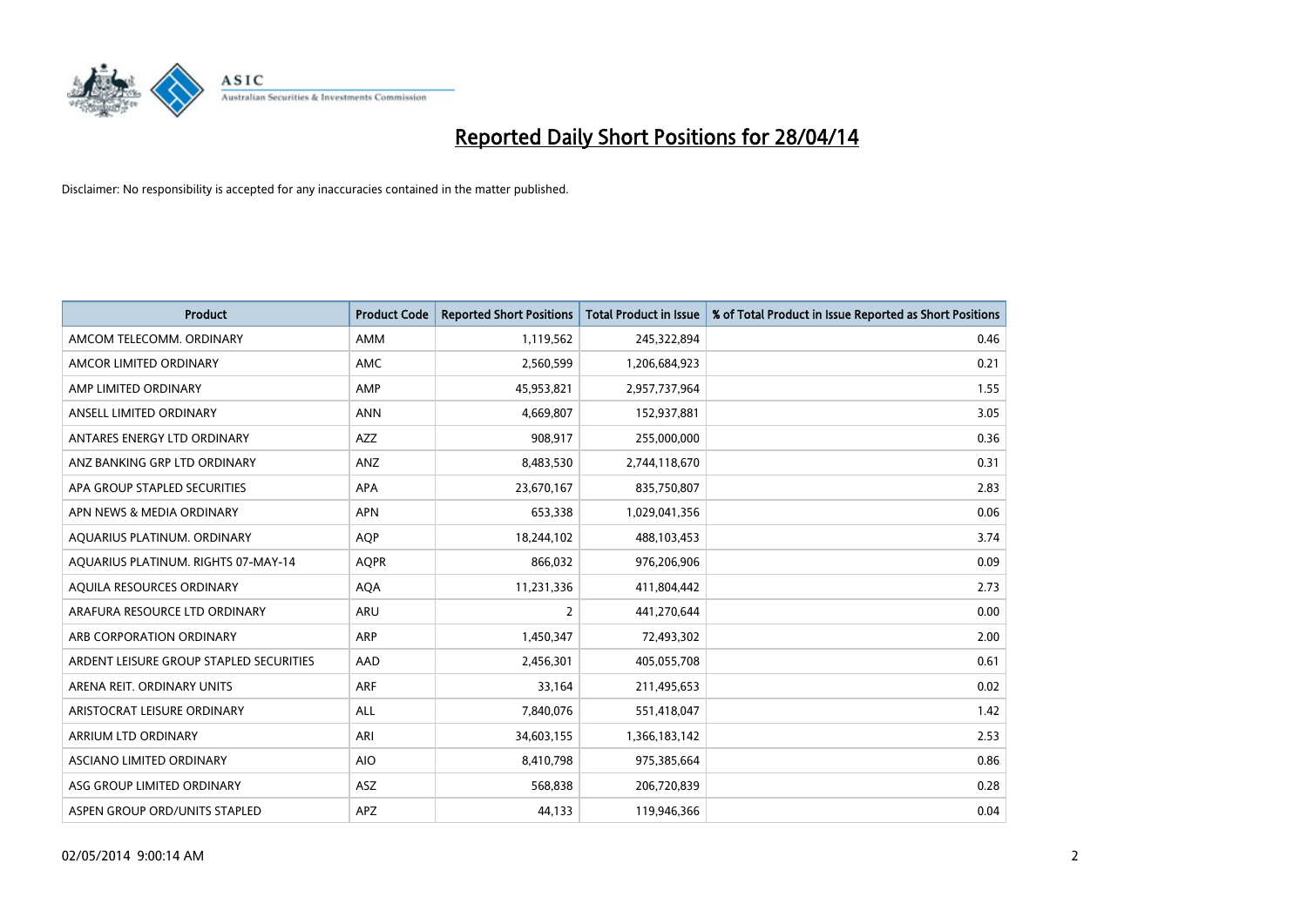

| <b>Product</b>                            | <b>Product Code</b> | <b>Reported Short Positions</b> | <b>Total Product in Issue</b> | % of Total Product in Issue Reported as Short Positions |
|-------------------------------------------|---------------------|---------------------------------|-------------------------------|---------------------------------------------------------|
| ASTRO JAP PROP GROUP STAPLED US PROHIBIT. | AJA                 | 51,448                          | 67,211,752                    | 0.08                                                    |
| ASX LIMITED ORDINARY                      | ASX                 | 4,573,576                       | 193,595,162                   | 2.36                                                    |
| ATLAS IRON LIMITED ORDINARY               | <b>AGO</b>          | 97,703,485                      | 915,496,158                   | 10.67                                                   |
| AUCKLAND INTERNATION ORDINARY             | AIA                 | 3,669                           | 1,190,484,097                 | 0.00                                                    |
| AURIZON HOLDINGS LTD ORDINARY             | AZJ                 | 30,588,781                      | 2,137,284,503                 | 1.43                                                    |
| AURORA OIL & GAS ORDINARY                 | AUT                 | 1,553,556                       | 448,785,778                   | 0.35                                                    |
| AUSDRILL LIMITED ORDINARY                 | ASL                 | 26,158,215                      | 312,277,224                   | 8.38                                                    |
| AUSENCO LIMITED ORDINARY                  | AAX                 | 1,911,745                       | 168,449,799                   | 1.13                                                    |
| <b>AUSTAL LIMITED ORDINARY</b>            | ASB                 | 325,291                         | 346, 379, 377                 | 0.09                                                    |
| <b>AUSTBROKERS HOLDINGS ORDINARY</b>      | <b>AUB</b>          | 7,245                           | 59,642,171                    | 0.01                                                    |
| AUSTIN ENGINEERING ORDINARY               | ANG                 | 1,333,452                       | 84,274,004                    | 1.58                                                    |
| AUSTRALAND PROPERTY STAPLED SECURITY      | <b>ALZ</b>          | 932,535                         | 578,984,528                   | 0.16                                                    |
| AUSTRALIAN AGRICULT. ORDINARY             | AAC                 | 3,355,269                       | 532,294,404                   | 0.63                                                    |
| AUSTRALIAN FOUNDAT, ORDINARY              | AFI                 | 1,000                           | 1,049,055,166                 | 0.00                                                    |
| AUSTRALIAN INFR LTD ORDINARY              | <b>AIX</b>          | 14,364                          | 620,733,944                   | 0.00                                                    |
| AUSTRALIAN PHARM, ORDINARY                | API                 | 11,182,078                      | 488,115,883                   | 2.29                                                    |
| <b>AUTOMOTIVE HOLDINGS ORDINARY</b>       | <b>AHE</b>          | 242,565                         | 293,530,972                   | 0.08                                                    |
| AVEO GROUP STAPLED SECURITIES             | <b>AOG</b>          | 12,917,116                      | 500,111,460                   | 2.58                                                    |
| AWE LIMITED ORDINARY                      | <b>AWE</b>          | 474,694                         | 522,696,385                   | 0.09                                                    |
| AZONTO PET LTD ORDINARY                   | APY                 | 1                               | 1,158,625,100                 | 0.00                                                    |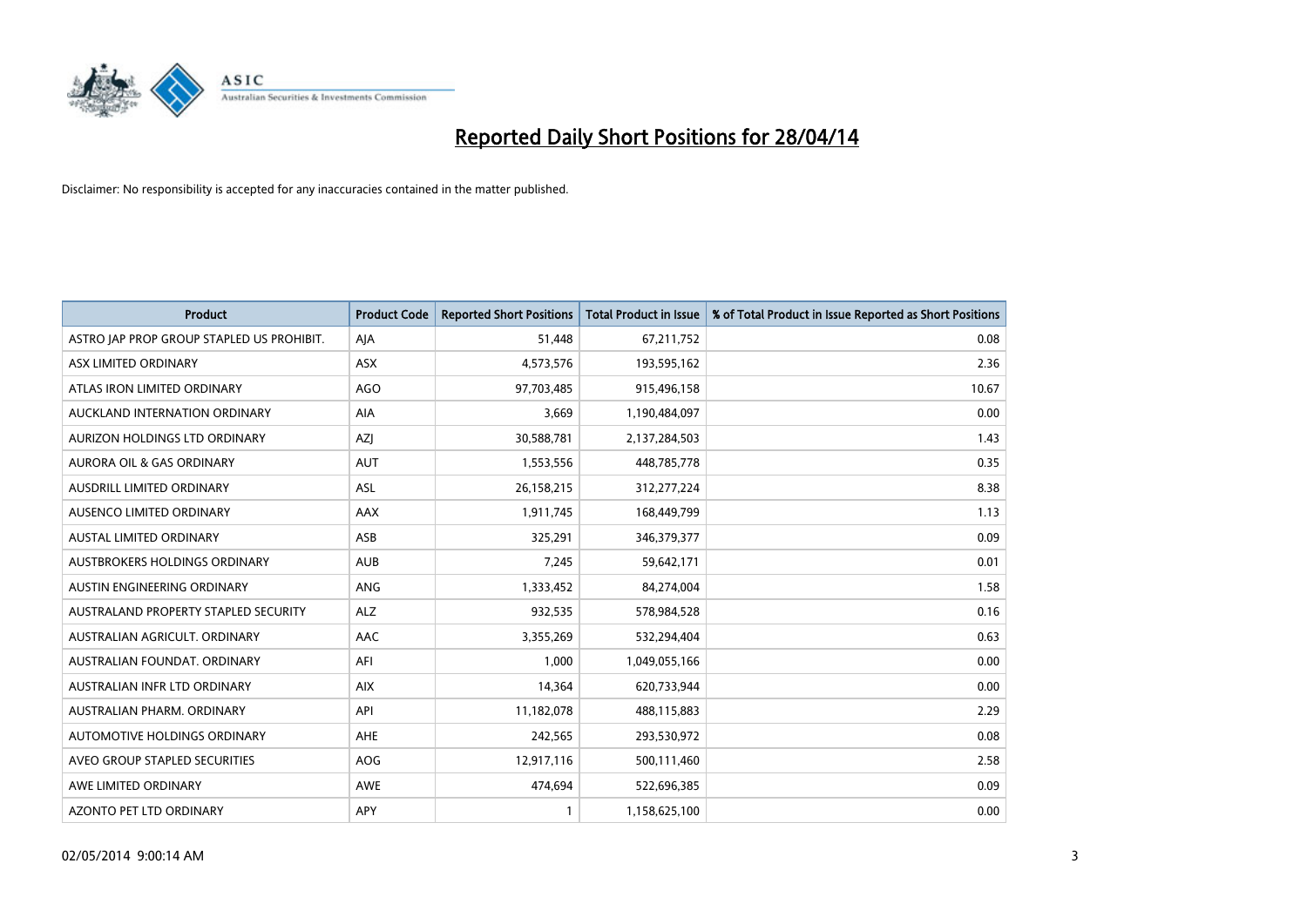

| <b>Product</b>                       | <b>Product Code</b> | <b>Reported Short Positions</b> | <b>Total Product in Issue</b> | % of Total Product in Issue Reported as Short Positions |
|--------------------------------------|---------------------|---------------------------------|-------------------------------|---------------------------------------------------------|
| AZUMAH RESOURCES ORDINARY            | <b>AZM</b>          |                                 | 356,189,096                   | 0.00                                                    |
| <b>BANDANNA ENERGY ORDINARY</b>      | <b>BND</b>          | 26,868,188                      | 528,481,199                   | 5.08                                                    |
| BANK OF QUEENSLAND. ORDINARY         | <b>BOQ</b>          | 5,074,758                       | 322,566,581                   | 1.57                                                    |
| <b>BANNERMAN RESOURCES ORDINARY</b>  | <b>BMN</b>          | 47                              | 324,938,790                   | 0.00                                                    |
| <b>BASE RES LIMITED ORDINARY</b>     | <b>BSE</b>          | 6,474,155                       | 561,840,029                   | 1.15                                                    |
| <b>BATHURST RES LTD. ORDINARY</b>    | <b>BRL</b>          | 11,260,425                      | 821,457,725                   | 1.37                                                    |
| <b>BC IRON LIMITED ORDINARY</b>      | <b>BCI</b>          | 2,044,597                       | 124,028,630                   | 1.65                                                    |
| BEACH ENERGY LIMITED ORDINARY        | <b>BPT</b>          | 18,126,787                      | 1,289,629,060                 | 1.41                                                    |
| BEADELL RESOURCE LTD ORDINARY        | <b>BDR</b>          | 37,758,722                      | 790,777,280                   | 4.77                                                    |
| <b>BEGA CHEESE LTD ORDINARY</b>      | <b>BGA</b>          | 526,606                         | 152,245,802                   | 0.35                                                    |
| BENDIGO AND ADELAIDE ORDINARY        | <b>BEN</b>          | 13,054,546                      | 412,684,737                   | 3.16                                                    |
| BENITEC BIOPHARMA ORDINARY           | <b>BLT</b>          | 4,000                           | 114,898,793                   | 0.00                                                    |
| BENTHAM IMF LTD ORDINARY             | <b>IMF</b>          | 4,410,597                       | 165,370,269                   | 2.67                                                    |
| BERKELEY RESOURCES ORDINARY          | <b>BKY</b>          | 659                             | 180,361,323                   | 0.00                                                    |
| BETASHARES ASX RES ETF UNITS         | <b>ORE</b>          | 517,432                         | 3,022,150                     | 17.12                                                   |
| <b>BHP BILLITON LIMITED ORDINARY</b> | <b>BHP</b>          | 10,244,973                      | 3,211,691,105                 | 0.32                                                    |
| <b>BIGAIR GROUP LIMITED ORDINARY</b> | <b>BGL</b>          | 17,543                          | 171,525,849                   | 0.01                                                    |
| <b>BILLABONG ORDINARY</b>            | <b>BBG</b>          | 11,933,455                      | 990,370,034                   | 1.20                                                    |
| <b>BIONOMICS LIMITED ORDINARY</b>    | <b>BNO</b>          | 101,957                         | 417,331,567                   | 0.02                                                    |
| <b>BLACKMORES LIMITED ORDINARY</b>   | <b>BKL</b>          | 6,606                           | 17,113,392                    | 0.04                                                    |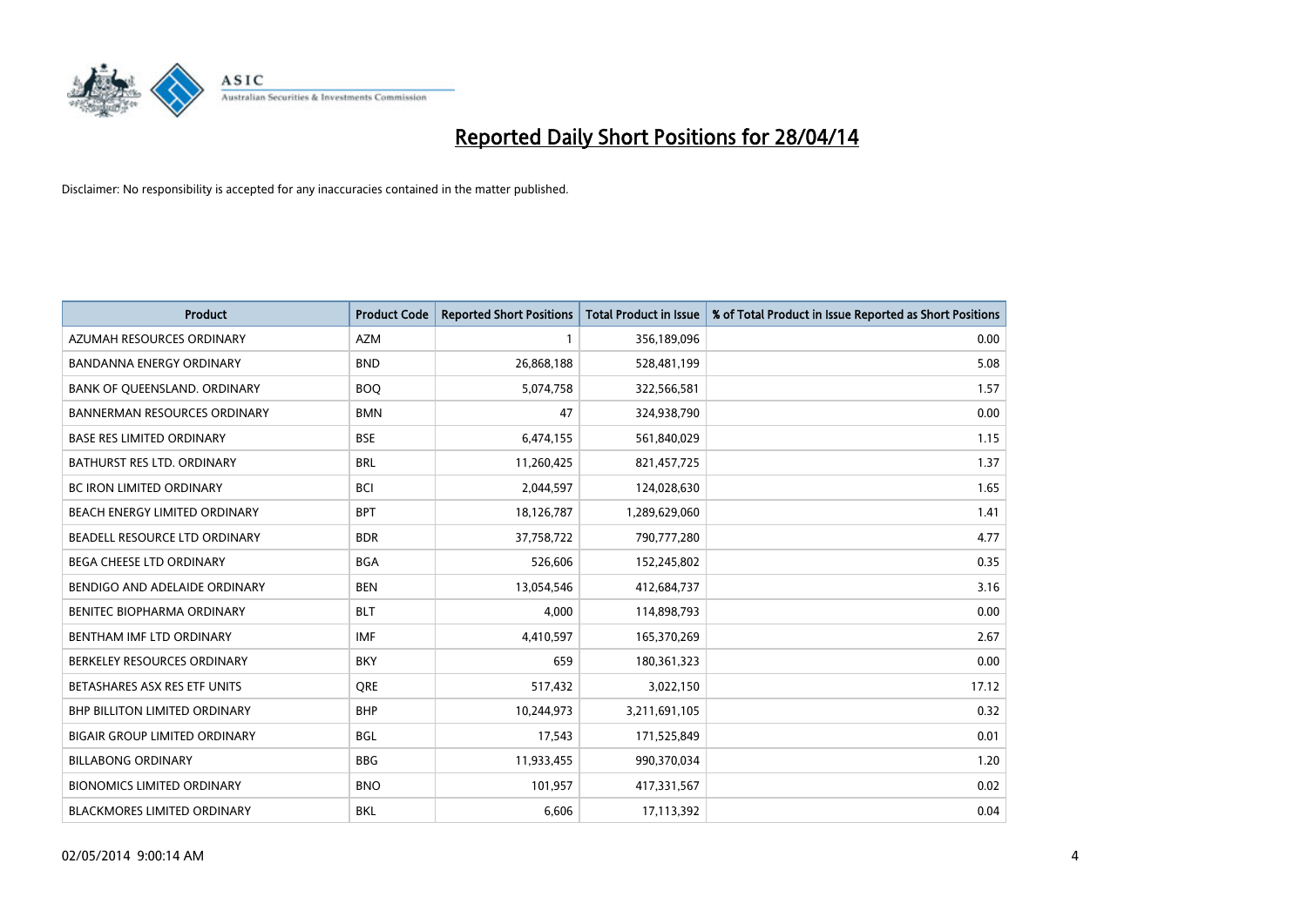

| Product                                       | <b>Product Code</b> | <b>Reported Short Positions</b> | <b>Total Product in Issue</b> | % of Total Product in Issue Reported as Short Positions |
|-----------------------------------------------|---------------------|---------------------------------|-------------------------------|---------------------------------------------------------|
| <b>BLACKTHORN RESOURCES ORD US PROHIBITED</b> | <b>BTR</b>          | 333,647                         | 164,285,950                   | 0.20                                                    |
| <b>BLUESCOPE STEEL LTD ORDINARY</b>           | <b>BSL</b>          | 5,615,013                       | 558,848,896                   | 1.00                                                    |
| <b>BOART LONGYEAR ORDINARY</b>                | <b>BLY</b>          | 49,326,331                      | 461,163,412                   | 10.70                                                   |
| BORAL LIMITED. ORDINARY                       | <b>BLD</b>          | 24,137,227                      | 782,736,249                   | 3.08                                                    |
| <b>BRADKEN LIMITED ORDINARY</b>               | <b>BKN</b>          | 17,922,169                      | 171,027,249                   | 10.48                                                   |
| <b>BRAMBLES LIMITED ORDINARY</b>              | <b>BXB</b>          | 1,510,577                       | 1,562,892,933                 | 0.10                                                    |
| BREVILLE GROUP LTD ORDINARY                   | <b>BRG</b>          | 2,012,121                       | 130,095,322                   | 1.55                                                    |
| <b>BRICKWORKS LIMITED ORDINARY</b>            | <b>BKW</b>          | 10,668                          | 148,038,996                   | 0.01                                                    |
| <b>BROCKMAN MINING LTD ORDINARY</b>           | <b>BCK</b>          | 36                              | 8,381,982,131                 | 0.00                                                    |
| BT INVESTMENT MNGMNT ORDINARY                 | <b>BTT</b>          | 98,239                          | 282,727,073                   | 0.03                                                    |
| <b>BURSON GROUP LTD ORDINARY</b>              | <b>BAP</b>          | 1,635                           | 163,585,666                   | 0.00                                                    |
| <b>BURU ENERGY ORDINARY</b>                   | <b>BRU</b>          | 14,665,264                      | 298,505,530                   | 4.91                                                    |
| <b>BWP TRUST ORDINARY UNITS</b>               | <b>BWP</b>          | 7,888,636                       | 634,395,195                   | 1.24                                                    |
| CABCHARGE AUSTRALIA ORDINARY                  | CAB                 | 8,814,213                       | 120,430,683                   | 7.32                                                    |
| CALTEX AUSTRALIA ORDINARY                     | <b>CTX</b>          | 1,417,069                       | 270,000,000                   | 0.52                                                    |
| CAPITOL HEALTH ORDINARY                       | CAJ                 | 296,363                         | 430,799,793                   | 0.07                                                    |
| CARDNO LIMITED ORDINARY                       | CDD                 | 6,359,887                       | 162,093,266                   | 3.92                                                    |
| CARINDALE PROPERTY UNIT                       | <b>CDP</b>          | 83                              | 70,000,000                    | 0.00                                                    |
| CARNARVON PETROLEUM ORDINARY                  | <b>CVN</b>          | 734                             | 986,565,952                   | 0.00                                                    |
| CARSALES.COM LTD ORDINARY                     | <b>CRZ</b>          | 7,121,358                       | 237,803,965                   | 2.99                                                    |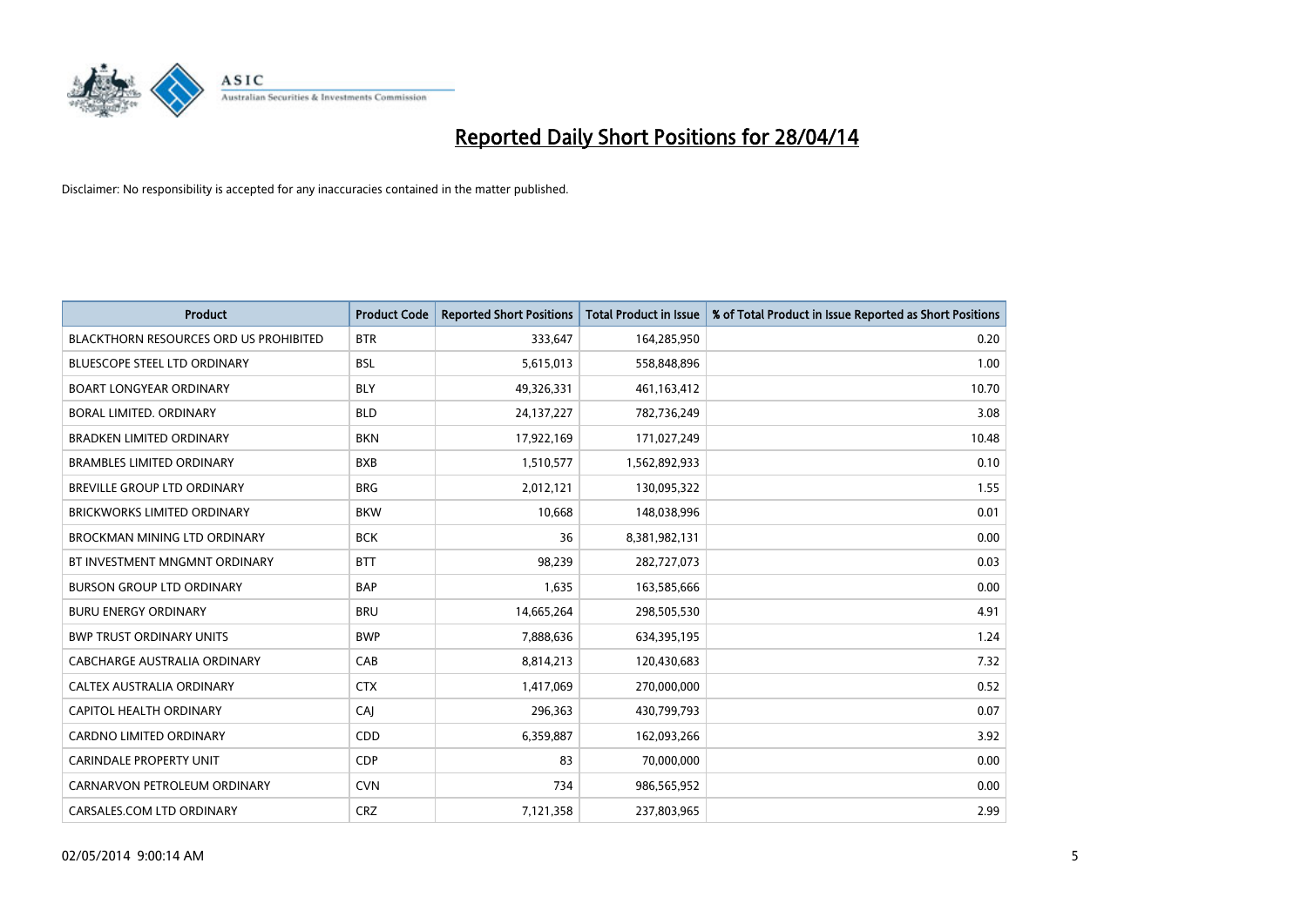

| <b>Product</b>                          | <b>Product Code</b> | <b>Reported Short Positions</b> | <b>Total Product in Issue</b> | % of Total Product in Issue Reported as Short Positions |
|-----------------------------------------|---------------------|---------------------------------|-------------------------------|---------------------------------------------------------|
| <b>CASH CONVERTERS ORDINARY</b>         | CCV                 | 11,997,108                      | 428,886,124                   | 2.80                                                    |
| CEDAR WOODS PROP. ORDINARY              | <b>CWP</b>          | 9,353                           | 73,732,683                    | 0.01                                                    |
| CELL AQUACULTURE ORDINARY               | CAO                 | 22,000                          | 374,115,356                   | 0.01                                                    |
| CENTRAL PETROLEUM ORDINARY              | <b>CTP</b>          | 507,396                         | 348,718,957                   | 0.15                                                    |
| CFS RETAIL TRUST GRP STAPLED SECURITIES | <b>CFX</b>          | 70,148,281                      | 3,018,050,810                 | 2.32                                                    |
| CHALLENGER DIV.PRO. STAPLED UNITS       | <b>CDI</b>          | 12,628                          | 214,101,013                   | 0.01                                                    |
| <b>CHALLENGER LIMITED ORDINARY</b>      | <b>CGF</b>          | 953,597                         | 530,862,585                   | 0.18                                                    |
| CHANDLER MACLEOD LTD ORDINARY           | <b>CMG</b>          | 1                               | 547,985,086                   | 0.00                                                    |
| CHARTER HALL GROUP STAPLED US PROHIBIT. | <b>CHC</b>          | 246,122                         | 347,925,558                   | 0.07                                                    |
| <b>CHARTER HALL RETAIL UNITS</b>        | COR                 | 11,717,480                      | 369,040,750                   | 3.18                                                    |
| <b>CHORUS LIMITED ORDINARY</b>          | <b>CNU</b>          | 64,579                          | 396,369,767                   | 0.02                                                    |
| CITIGOLD CORP LTD ORDINARY              | <b>CTO</b>          | 153,427                         | 1,495,764,906                 | 0.01                                                    |
| COAL OF AFRICA LTD ORDINARY             | <b>CZA</b>          | 426                             | 1,048,368,613                 | 0.00                                                    |
| <b>COALSPUR MINES LTD ORDINARY</b>      | <b>CPL</b>          | 6,128,241                       | 641,394,435                   | 0.96                                                    |
| <b>COBAR CONSOLIDATED ORDINARY</b>      | CCU                 | 100,000                         | 329,715,353                   | 0.03                                                    |
| COCA-COLA AMATIL ORDINARY               | <b>CCL</b>          | 15,786,268                      | 763,590,249                   | 2.07                                                    |
| <b>COCHLEAR LIMITED ORDINARY</b>        | <b>COH</b>          | 9,693,818                       | 57,062,020                    | 16.99                                                   |
| <b>COCKATOO COAL ORDINARY</b>           | <b>COK</b>          | 167,987                         | 4,560,196,928                 | 0.00                                                    |
| <b>CODAN LIMITED ORDINARY</b>           | <b>CDA</b>          | 642,005                         | 176,969,924                   | 0.36                                                    |
| COFFEY INTERNATIONAL ORDINARY           | <b>COF</b>          | 1,917                           | 255,833,165                   | 0.00                                                    |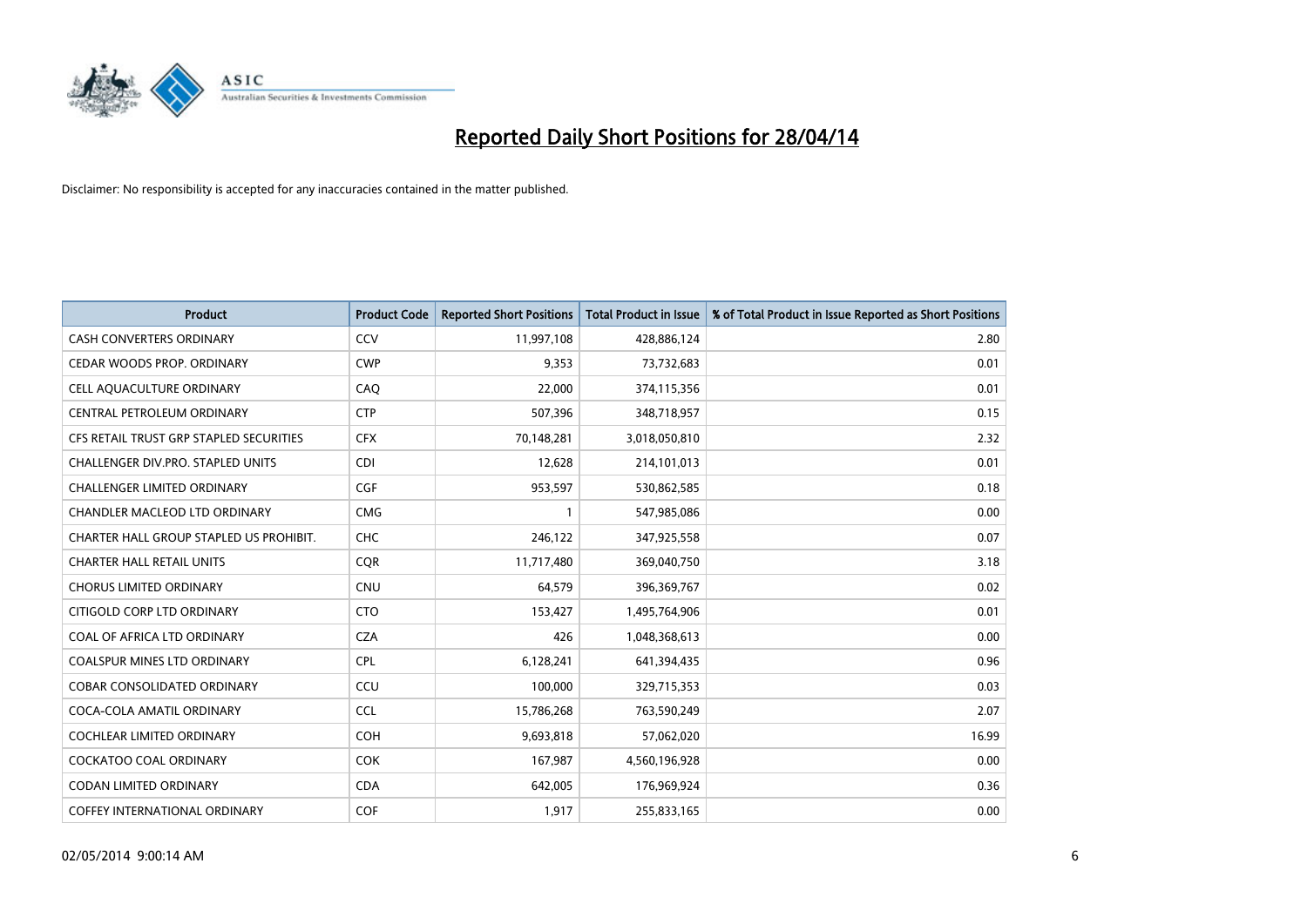

| <b>Product</b>                          | <b>Product Code</b> | <b>Reported Short Positions</b> | <b>Total Product in Issue</b> | % of Total Product in Issue Reported as Short Positions |
|-----------------------------------------|---------------------|---------------------------------|-------------------------------|---------------------------------------------------------|
| <b>COLLECTION HOUSE ORDINARY</b>        | <b>CLH</b>          | 2,173,473                       | 129,717,785                   | 1.68                                                    |
| COMMONWEALTH BANK, ORDINARY             | <b>CBA</b>          | 9,197,127                       | 1,621,319,194                 | 0.57                                                    |
| <b>COMPASS RESOURCES ORDINARY</b>       | <b>CMR</b>          | 7,472                           | 1,403,744,100                 | 0.00                                                    |
| <b>COMPUTERSHARE LTD ORDINARY</b>       | <b>CPU</b>          | 12,234,317                      | 556,203,079                   | 2.20                                                    |
| <b>COOPER ENERGY LTD ORDINARY</b>       | <b>COE</b>          | 2,299                           | 329,235,509                   | 0.00                                                    |
| CORP TRAVEL LIMITED ORDINARY            | <b>CTD</b>          | 75,730                          | 89,890,762                    | 0.08                                                    |
| <b>COVER-MORE GRP LTD ORDINARY</b>      | <b>CVO</b>          | 2,834,517                       | 317,750,000                   | 0.89                                                    |
| <b>CREDIT CORP GROUP ORDINARY</b>       | <b>CCP</b>          | 328,492                         | 46,131,882                    | 0.71                                                    |
| <b>CROMWELL PROP STAPLED SECURITIES</b> | <b>CMW</b>          | 15,122,527                      | 1,724,697,156                 | 0.88                                                    |
| <b>CROWE HORWATH AUS ORDINARY</b>       | <b>CRH</b>          | 960,430                         | 273,005,429                   | 0.35                                                    |
| CROWN RESORTS LTD ORDINARY              | <b>CWN</b>          | 3,508,515                       | 728,394,185                   | 0.48                                                    |
| <b>CSG LIMITED ORDINARY</b>             | CSV                 | 148,650                         | 278,973,075                   | 0.05                                                    |
| <b>CSL LIMITED ORDINARY</b>             | <b>CSL</b>          | 671,392                         | 482,045,548                   | 0.14                                                    |
| <b>CSR LIMITED ORDINARY</b>             | <b>CSR</b>          | 15,239,714                      | 506,000,315                   | 3.01                                                    |
| <b>CUDECO LIMITED ORDINARY</b>          | CDU                 | 8,873,354                       | 234,583,408                   | 3.78                                                    |
| DART ENERGY LTD ORDINARY                | <b>DTE</b>          | 4,511,048                       | 1,108,752,733                 | 0.41                                                    |
| DATA#3 LIMITED ORDINARY                 | DTL                 | 167,225                         | 153,974,950                   | 0.11                                                    |
| DAVID JONES LIMITED ORDINARY            | <b>DJS</b>          | 19,251,667                      | 537,137,845                   | 3.58                                                    |
| DECMIL GROUP LIMITED ORDINARY           | <b>DCG</b>          | 1,719,157                       | 168,657,794                   | 1.02                                                    |
| DEEP YELLOW LIMITED ORDINARY            | <b>DYL</b>          | 840                             | 1,617,041,367                 | 0.00                                                    |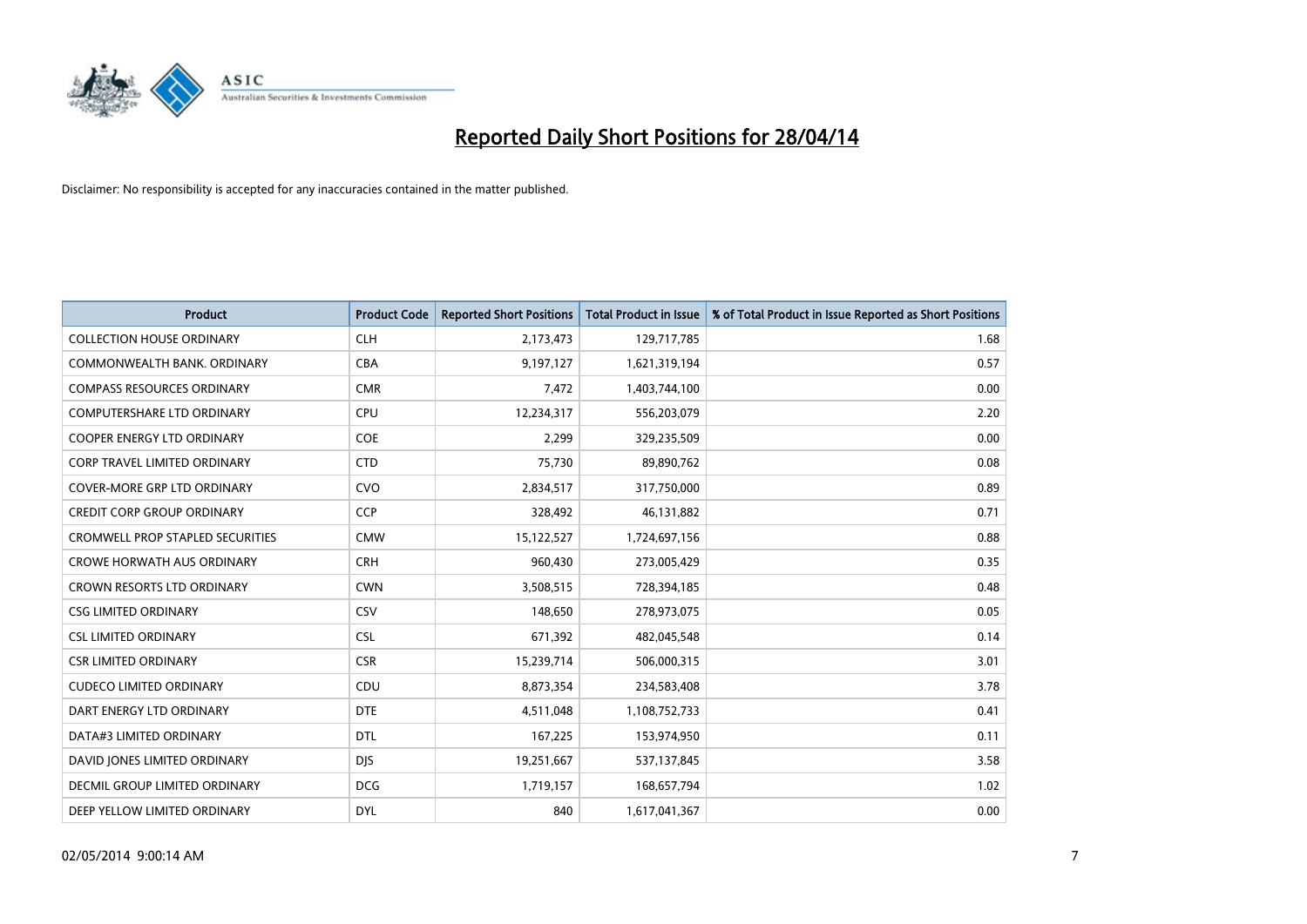

| <b>Product</b>                       | <b>Product Code</b> | <b>Reported Short Positions</b> | <b>Total Product in Issue</b> | % of Total Product in Issue Reported as Short Positions |
|--------------------------------------|---------------------|---------------------------------|-------------------------------|---------------------------------------------------------|
| DEXUS PROPERTY GROUP STAPLED UNITS   | <b>DXS</b>          | 13,209,611                      | 5,433,110,810                 | 0.24                                                    |
| DICK SMITH HLDGS ORDINARY            | <b>DSH</b>          | 13,429,194                      | 236,511,364                   | 5.68                                                    |
| DISCOVERY METALS LTD ORDINARY        | <b>DML</b>          | 1,891,610                       | 560,034,418                   | 0.34                                                    |
| DOMINO PIZZA ENTERPR ORDINARY        | <b>DMP</b>          | 1,788,215                       | 85,915,713                    | 2.08                                                    |
| DONACO INTERNATIONAL ORDINARY        | <b>DNA</b>          | 1,512,506                       | 430,516,312                   | 0.35                                                    |
| DOWNER EDI LIMITED ORDINARY          | <b>DOW</b>          | 15,155,662                      | 435,399,975                   | 3.48                                                    |
| DRAGON MINING LTD ORDINARY           | <b>DRA</b>          | 147                             | 88,840,613                    | 0.00                                                    |
| DRILLSEARCH ENERGY ORDINARY          | <b>DLS</b>          | 11,839,028                      | 432,965,895                   | 2.73                                                    |
| DUET GROUP STAPLED US PROHIBIT.      | <b>DUE</b>          | 13,254,633                      | 1,317,809,323                 | 1.01                                                    |
| DULUXGROUP LIMITED ORDINARY          | <b>DLX</b>          | 1,951,836                       | 381,093,950                   | 0.51                                                    |
| <b>DWS LTD ORDINARY</b>              | <b>DWS</b>          | 6,450                           | 132,362,763                   | 0.00                                                    |
| ECHO ENTERTAINMENT ORDINARY          | EGP                 | 33,540,536                      | 825,672,730                   | 4.06                                                    |
| <b>ELDERS LIMITED ORDINARY</b>       | <b>ELD</b>          | 19,707,945                      | 455,013,329                   | 4.33                                                    |
| ELEMENTAL MINERALS ORDINARY          | <b>ELM</b>          | 170,288                         | 303,263,391                   | 0.06                                                    |
| <b>EMECO HOLDINGS ORDINARY</b>       | <b>EHL</b>          | 14,887,623                      | 599,675,707                   | 2.48                                                    |
| <b>ENDEAVOUR MIN CORP CDI 1:1</b>    | <b>EVR</b>          | 31,265                          | 59,800,104                    | 0.05                                                    |
| <b>ENERGY RESOURCES ORDINARY 'A'</b> | <b>ERA</b>          | 8,810,481                       | 517,725,062                   | 1.70                                                    |
| <b>ENERGY WORLD CORPOR. ORDINARY</b> | <b>EWC</b>          | 43,356,201                      | 1,734,166,672                 | 2.50                                                    |
| ENVESTRA LIMITED ORDINARY            | <b>ENV</b>          | 313,534                         | 1,796,808,474                 | 0.02                                                    |
| EQUATORIAL RES LTD ORDINARY          | EQX                 | 182                             | 122,185,353                   | 0.00                                                    |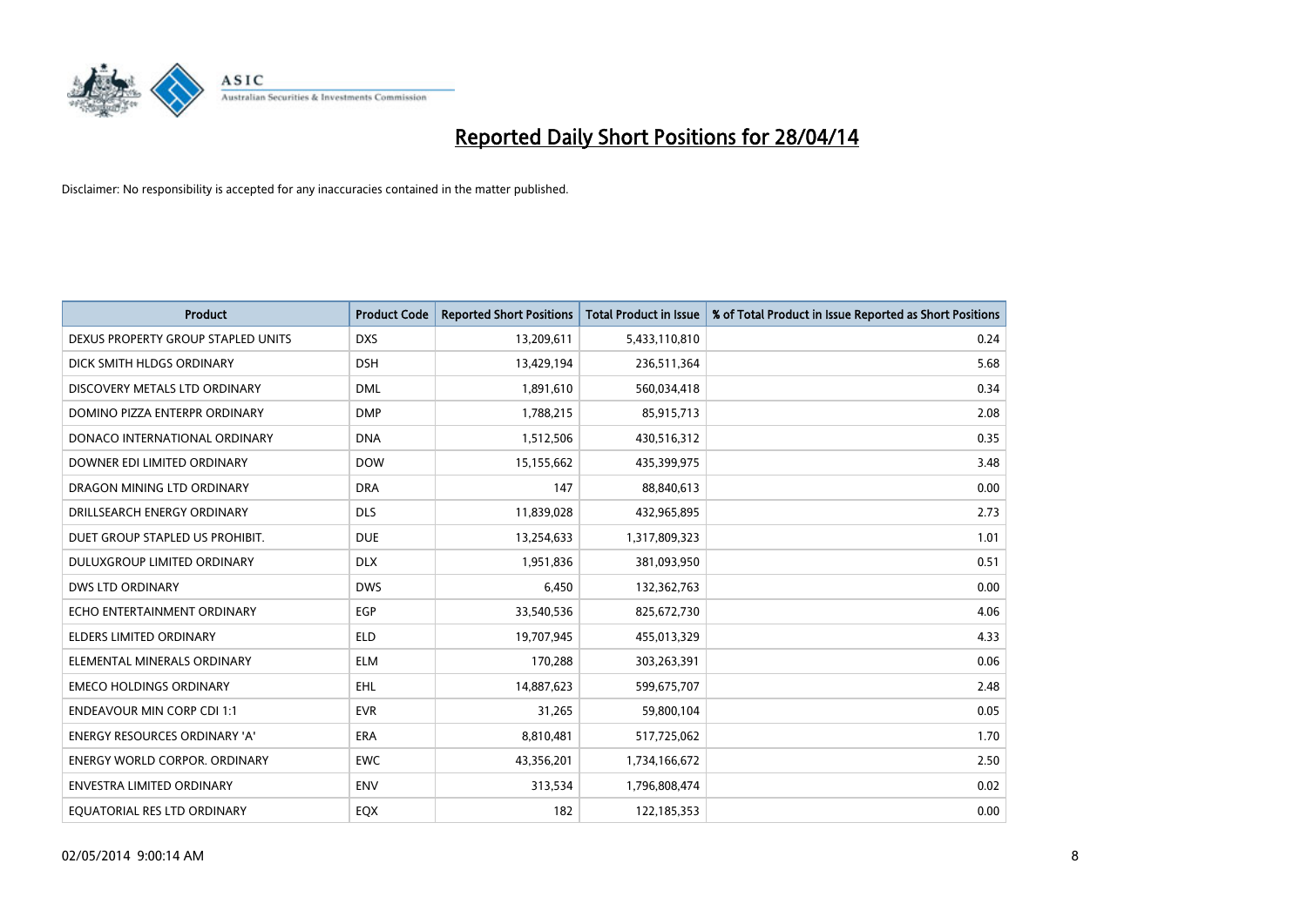

| <b>Product</b>                         | <b>Product Code</b> | <b>Reported Short Positions</b> | <b>Total Product in Issue</b> | % of Total Product in Issue Reported as Short Positions |
|----------------------------------------|---------------------|---------------------------------|-------------------------------|---------------------------------------------------------|
| ERM POWER LIMITED ORDINARY             | <b>EPW</b>          | 150,339                         | 239,269,727                   | 0.06                                                    |
| ETHANE PIPELINE STAPLED SECURITIES     | <b>EPX</b>          | 8,475                           | 69,302,275                    | 0.01                                                    |
| EVOLUTION MINING LTD ORDINARY          | <b>EVN</b>          | 28,467,217                      | 709,989,453                   | 4.01                                                    |
| FAIRFAX MEDIA LTD ORDINARY             | <b>FXJ</b>          | 85,782,295                      | 2,351,955,725                 | 3.65                                                    |
| <b>FANTASTIC HOLDINGS ORDINARY</b>     | <b>FAN</b>          | 17,909                          | 103,068,398                   | 0.02                                                    |
| <b>FAR LTD ORDINARY</b>                | <b>FAR</b>          | 23,853,774                      | 2,499,846,742                 | 0.95                                                    |
| FEDERATION CNTRES ORD/UNIT STAPLED SEC | <b>FDC</b>          | 3,822,989                       | 1,427,641,565                 | 0.27                                                    |
| FISHER & PAYKEL H. ORDINARY            | <b>FPH</b>          | 1,181,748                       | 551,121,498                   | 0.21                                                    |
| FLEETWOOD CORP ORDINARY                | <b>FWD</b>          | 2,283,847                       | 60,581,211                    | 3.77                                                    |
| FLETCHER BUILDING ORDINARY             | <b>FBU</b>          | 1,075,274                       | 687,854,788                   | 0.16                                                    |
| FLEXIGROUP LIMITED ORDINARY            | <b>FXL</b>          | 1,640,659                       | 304,096,060                   | 0.54                                                    |
| FLIGHT CENTRE TRAVEL ORDINARY          | <b>FLT</b>          | 5,980,834                       | 100,558,707                   | 5.95                                                    |
| FLINDERS MINES LTD ORDINARY            | <b>FMS</b>          | 2,278,674                       | 2,400,995,602                 | 0.09                                                    |
| <b>FOCUS MINERALS LTD ORDINARY</b>     | <b>FML</b>          | 1,936,223                       | 9,137,375,877                 | 0.02                                                    |
| FONTERRA SHARE FUND ORDINARY UNITS     | <b>FSF</b>          | 25                              | 106,627,436                   | 0.00                                                    |
| <b>FORGE GROUP LIMITED ORDINARY</b>    | FGE                 | 2,714,488                       | 86,169,014                    | 3.15                                                    |
| FORTESCUE METALS GRP ORDINARY          | <b>FMG</b>          | 155,007,713                     | 3,113,798,151                 | 4.98                                                    |
| FREEDOM FOOD LTD ORDINARY              | <b>FNP</b>          | 10,000                          | 149,846,138                   | 0.01                                                    |
| <b>FREELANCER LTD ORDINARY</b>         | <b>FLN</b>          | 12,792                          | 436,500,000                   | 0.00                                                    |
| <b>G.U.D. HOLDINGS ORDINARY</b>        | GUD                 | 2,759,753                       | 71,241,319                    | 3.87                                                    |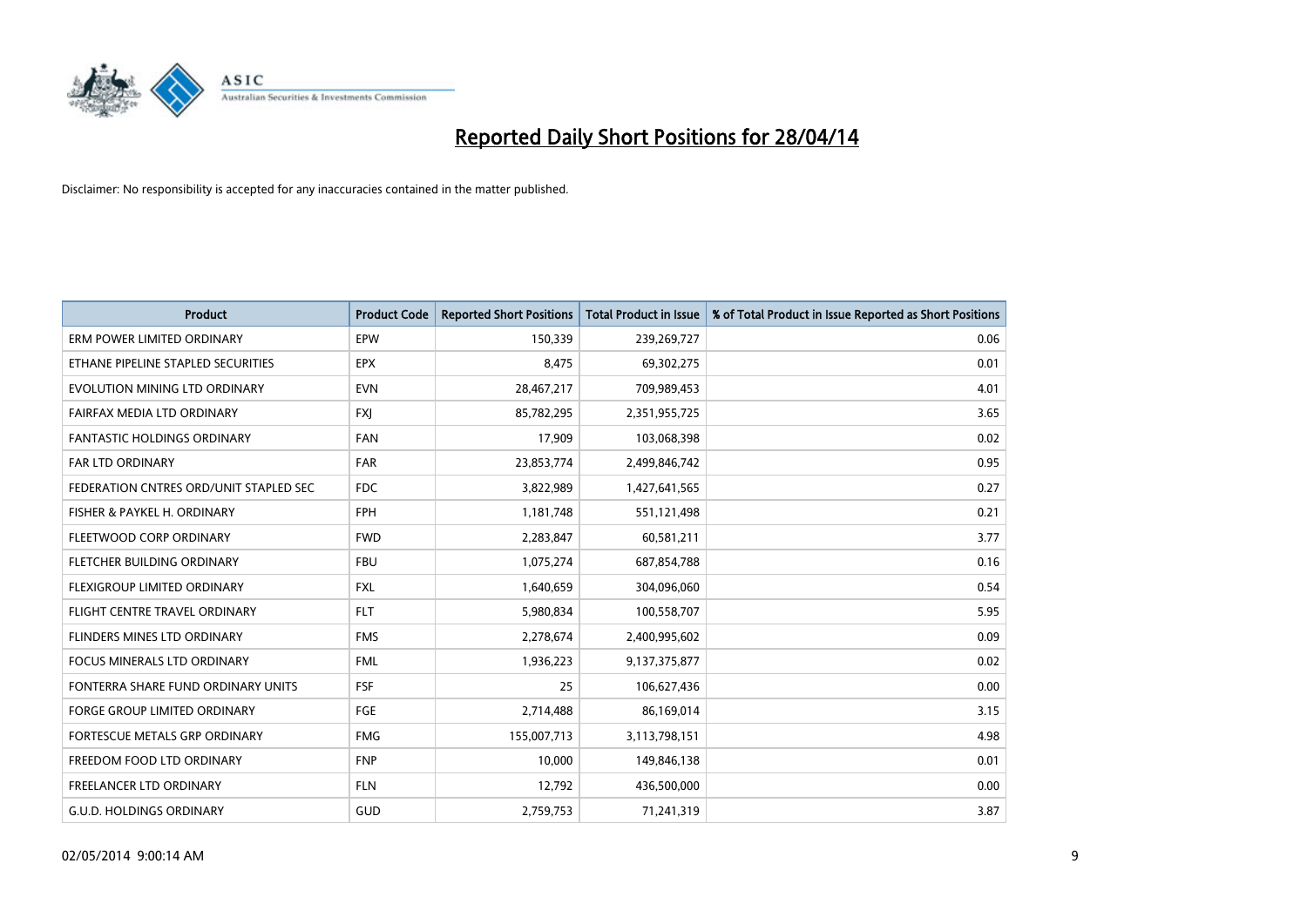

| <b>Product</b>                                   | <b>Product Code</b> | <b>Reported Short Positions</b> | <b>Total Product in Issue</b> | % of Total Product in Issue Reported as Short Positions |
|--------------------------------------------------|---------------------|---------------------------------|-------------------------------|---------------------------------------------------------|
| <b>G8 EDUCATION LIMITED ORDINARY</b>             | <b>GEM</b>          | 10,358,338                      | 316,484,749                   | 3.27                                                    |
| <b>GALAXY RESOURCES ORDINARY</b>                 | <b>GXY</b>          | 329,458                         | 1,027,073,389                 | 0.03                                                    |
| <b>GBST HOLDINGS ORDINARY</b>                    | <b>GBT</b>          | 26,782                          | 66,561,725                    | 0.04                                                    |
| <b>GDI PROPERTY GRP STAPLED SECURITIES</b>       | GDI                 | 2,080,146                       | 567,575,025                   | 0.37                                                    |
| <b>GENETIC TECHNOLOGIES ORDINARY</b>             | GTG                 | 2,214,360                       | 664,769,002                   | 0.33                                                    |
| <b>GEODYNAMICS LIMITED ORDINARY</b>              | GDY                 | 819                             | 406,452,608                   | 0.00                                                    |
| GI DYNAMICS, INC CDI US PROHIBITED               | GID                 | 901,000                         | 398,231,465                   | 0.23                                                    |
| <b>GINDALBIE METALS LTD ORDINARY</b>             | GBG                 | 40,193,754                      | 1,493,660,842                 | 2.69                                                    |
| <b>GOODMAN FIELDER, ORDINARY</b>                 | <b>GFF</b>          | 68,017,271                      | 1,955,559,207                 | 3.48                                                    |
| <b>GOODMAN GROUP STAPLED</b>                     | <b>GMG</b>          | 4,757,171                       | 1,727,685,976                 | 0.28                                                    |
| <b>GPT GROUP STAPLED SEC.</b>                    | GPT                 | 7,193,840                       | 1,685,460,955                 | 0.43                                                    |
| <b>GRAINCORP LIMITED A CLASS ORDINARY</b>        | <b>GNC</b>          | 4,959,748                       | 228,855,628                   | 2.17                                                    |
| <b>GRANGE RESOURCES. ORDINARY</b>                | GRR                 | 4,727,871                       | 1,157,097,869                 | 0.41                                                    |
| <b>GREENCROSS LIMITED ORDINARY</b>               | <b>GXL</b>          | 3,097                           | 90,893,174                    | 0.00                                                    |
| <b>GREENLAND MIN EN LTD ORDINARY</b>             | GGG                 | 3,584,891                       | 575,497,356                   | 0.62                                                    |
| <b>GROWTHPOINT PROPERTY ORD/UNIT STAPLED SEC</b> | GOZ                 | 2,488                           | 488,029,437                   | 0.00                                                    |
| <b>GRYPHON MINERALS LTD ORDINARY</b>             | GRY                 | 3,644,868                       | 400,889,282                   | 0.91                                                    |
| <b>GUILDFORD COAL LTD ORDINARY</b>               | <b>GUF</b>          | 216,030                         | 761,857,020                   | 0.03                                                    |
| <b>GWA GROUP LTD ORDINARY</b>                    | <b>GWA</b>          | 10,526,478                      | 306,533,770                   | 3.43                                                    |
| <b>HARVEY NORMAN ORDINARY</b>                    | <b>HVN</b>          | 63,805,374                      | 1,062,316,784                 | 6.01                                                    |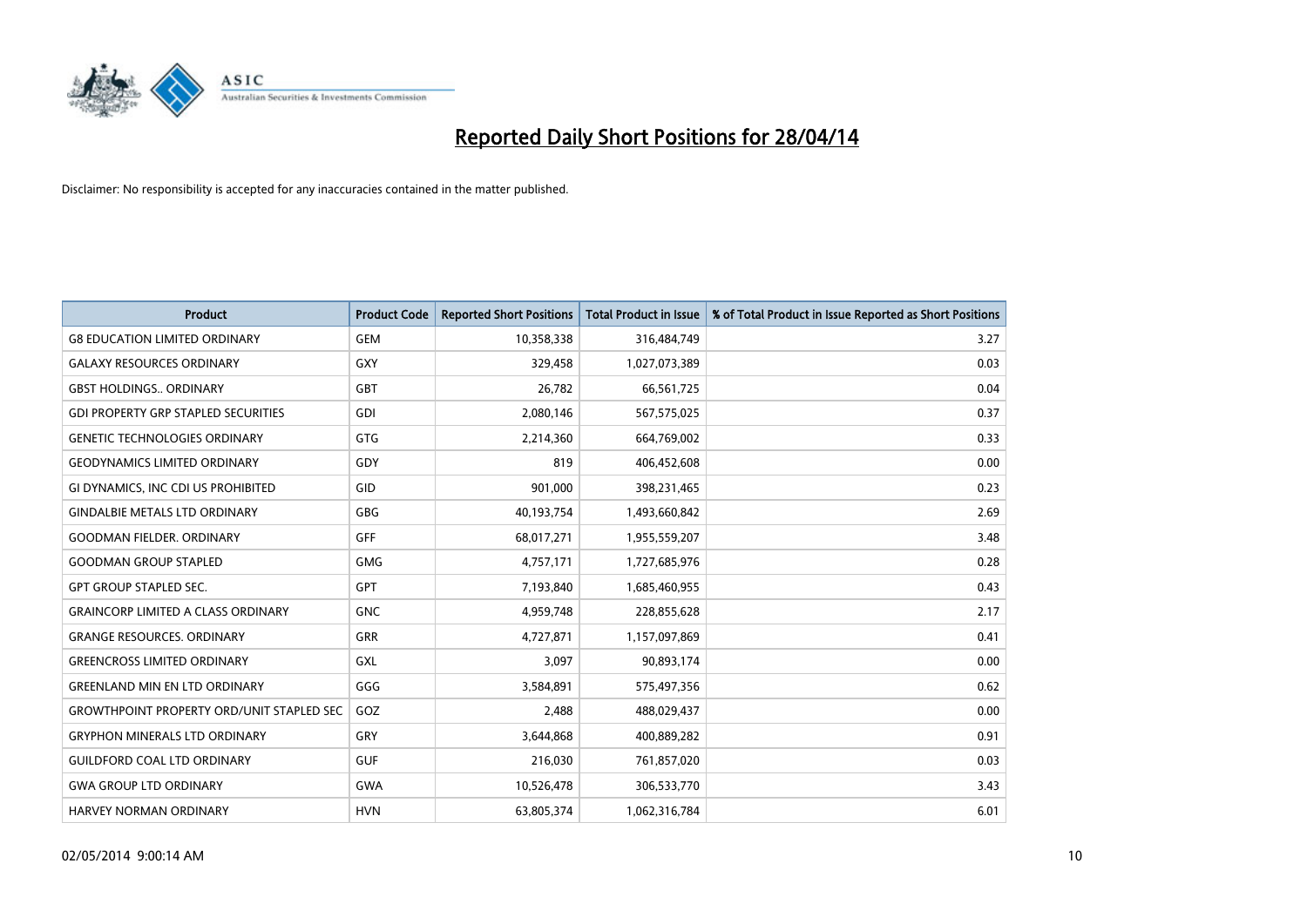

| <b>Product</b>                           | <b>Product Code</b> | <b>Reported Short Positions</b> | <b>Total Product in Issue</b> | % of Total Product in Issue Reported as Short Positions |
|------------------------------------------|---------------------|---------------------------------|-------------------------------|---------------------------------------------------------|
| <b>HENDERSON GROUP CDI 1:1</b>           | <b>HGG</b>          | 1,722,873                       | 639,330,231                   | 0.27                                                    |
| HFA HOLDINGS LIMITED ORDINARY            | <b>HFA</b>          | 3,809                           | 118,738,157                   | 0.00                                                    |
| <b>HIGHLANDS PACIFIC ORDINARY</b>        | <b>HIG</b>          | 3,153                           | 854,261,346                   | 0.00                                                    |
| HILLGROVE RES LTD ORDINARY               | <b>HGO</b>          | 794,270                         | 1,180,889,221                 | 0.07                                                    |
| <b>HILLS LTD ORDINARY</b>                | <b>HIL</b>          | 500,000                         | 235, 173, 156                 | 0.21                                                    |
| HORIZON OIL LIMITED ORDINARY             | <b>HZN</b>          | 99,987,694                      | 1,301,147,932                 | 7.68                                                    |
| HOT CHILI LTD ORDINARY                   | <b>HCH</b>          | 533                             | 347,732,196                   | 0.00                                                    |
| <b>HOTEL PROPERTY STAPLED</b>            | <b>HPI</b>          | 64,096                          | 132,870,000                   | 0.05                                                    |
| <b>ICAR ASIA LTD ORDINARY</b>            | ICQ                 | 29,000                          | 121,889,834                   | 0.02                                                    |
| <b>ICON ENERGY LIMITED ORDINARY</b>      | <b>ICN</b>          | 27,075                          | 615,774,351                   | 0.00                                                    |
| <b>IINET LIMITED ORDINARY</b>            | <b>IIN</b>          | 3,342,588                       | 161,238,847                   | 2.07                                                    |
| <b>ILUKA RESOURCES ORDINARY</b>          | ILU                 | 40,270,517                      | 418,700,517                   | 9.62                                                    |
| <b>IMDEX LIMITED ORDINARY</b>            | <b>IMD</b>          | 4,626,585                       | 210,473,188                   | 2.20                                                    |
| <b>INCITEC PIVOT ORDINARY</b>            | <b>IPL</b>          | 19,040,536                      | 1,644,919,097                 | 1.16                                                    |
| <b>INDEPENDENCE GROUP ORDINARY</b>       | <b>IGO</b>          | 546,027                         | 233,323,905                   | 0.23                                                    |
| <b>INDOCHINE MINING LTD ORDINARY</b>     | IDC                 | 9,973                           | 1,003,497,126                 | 0.00                                                    |
| INDOPHIL RESOURCES ORDINARY              | <b>IRN</b>          | 462,559                         | 1,203,146,194                 | 0.04                                                    |
| <b>INDUSTRIA REIT STAPLED</b>            | <b>IDR</b>          | 9,478                           | 125,000,001                   | 0.01                                                    |
| <b>INFIGEN ENERGY STAPLED SECURITIES</b> | <b>IFN</b>          | 3,071,262                       | 764,993,434                   | 0.40                                                    |
| INGENIA GROUP STAPLED SECURITIES         | <b>INA</b>          | 1,104,513                       | 676,240,232                   | 0.16                                                    |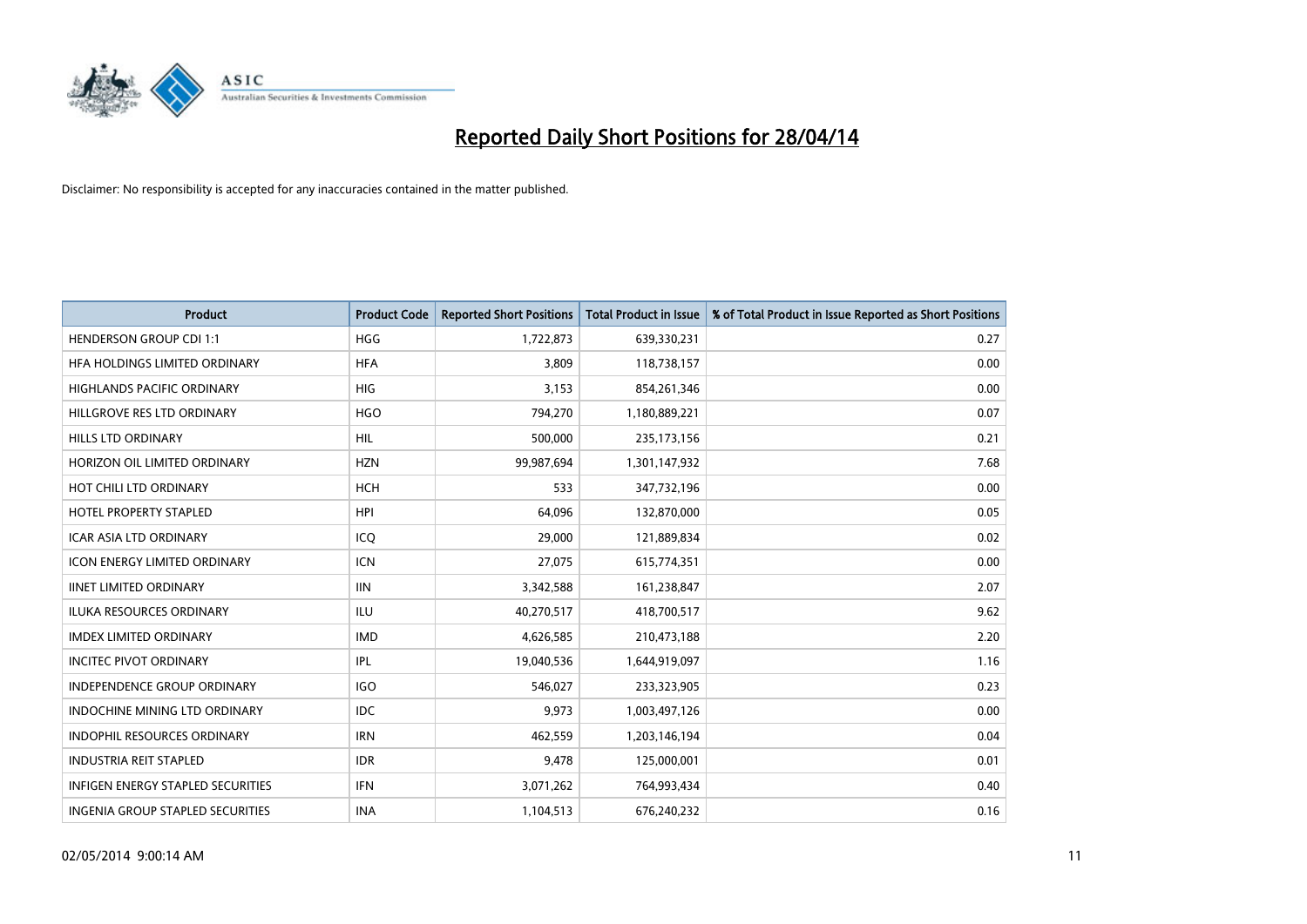

| <b>Product</b>                                  | <b>Product Code</b> | <b>Reported Short Positions</b> | <b>Total Product in Issue</b> | % of Total Product in Issue Reported as Short Positions |
|-------------------------------------------------|---------------------|---------------------------------|-------------------------------|---------------------------------------------------------|
| <b>INSURANCE AUSTRALIA ORDINARY</b>             | IAG                 | 22,301,846                      | 2,341,618,048                 | 0.95                                                    |
| <b>INTREPID MINES ORDINARY</b>                  | <b>IAU</b>          | 18,129,874                      | 556,764,680                   | 3.26                                                    |
| <b>INVESTA OFFICE FUND STAPLED SECURITIES</b>   | <b>IOF</b>          | 675,184                         | 614,047,458                   | 0.11                                                    |
| <b>INVOCARE LIMITED ORDINARY</b>                | <b>IVC</b>          | 4,178,176                       | 110,030,298                   | 3.80                                                    |
| <b>IOOF HOLDINGS LTD ORDINARY</b>               | IFL                 | 2,330,527                       | 232,118,034                   | 1.00                                                    |
| <b>IPROPERTY GROUP LTD ORDINARY</b>             | <b>IPP</b>          | 576,266                         | 181,579,840                   | 0.32                                                    |
| <b>IRESS LIMITED ORDINARY</b>                   | <b>IRE</b>          | 728,360                         | 158,585,126                   | 0.46                                                    |
| <b>IRON ORE HOLDINGS ORDINARY</b>               | <b>IOH</b>          | 26,197                          | 161,174,005                   | 0.02                                                    |
| <b>ISELECT LTD ORDINARY</b>                     | <b>ISU</b>          | 327,504                         | 260,889,894                   | 0.13                                                    |
| ISHS ASIA 50 ETF CDI 1:1                        | <b>IAA</b>          | 526                             | 1,700,000                     | 0.03                                                    |
| <b>JAMES HARDIE INDUST CHESS DEPOSITARY INT</b> | <b>IHX</b>          | 4,647,907                       | 445,037,502                   | 1.04                                                    |
| <b>JB HI-FI LIMITED ORDINARY</b>                | <b>IBH</b>          | 11,946,243                      | 100,385,400                   | 11.90                                                   |
| <b>KAGARA LTD ORDINARY</b>                      | KZL                 | 3,349,855                       | 798,953,117                   | 0.42                                                    |
| KAROON GAS AUSTRALIA ORDINARY                   | <b>KAR</b>          | 14,721,899                      | 255,841,581                   | 5.75                                                    |
| KATHMANDU HOLD LTD ORDINARY                     | <b>KMD</b>          | 236,843                         | 200,473,338                   | 0.12                                                    |
| <b>KBL MINING LIMITED ORDINARY</b>              | <b>KBL</b>          | 1,820                           | 393,535,629                   | 0.00                                                    |
| KINGSGATE CONSOLID. ORDINARY                    | <b>KCN</b>          | 7,251,049                       | 223,584,937                   | 3.24                                                    |
| KINGSROSE MINING LTD ORDINARY                   | <b>KRM</b>          | 260,442                         | 358,611,493                   | 0.07                                                    |
| LEIGHTON HOLDINGS ORDINARY                      | LEI                 | 11,936,616                      | 337,965,688                   | 3.53                                                    |
| LEND LEASE GROUP UNIT/ORD STAPLED               | LLC                 | 4,776,063                       | 577,475,833                   | 0.83                                                    |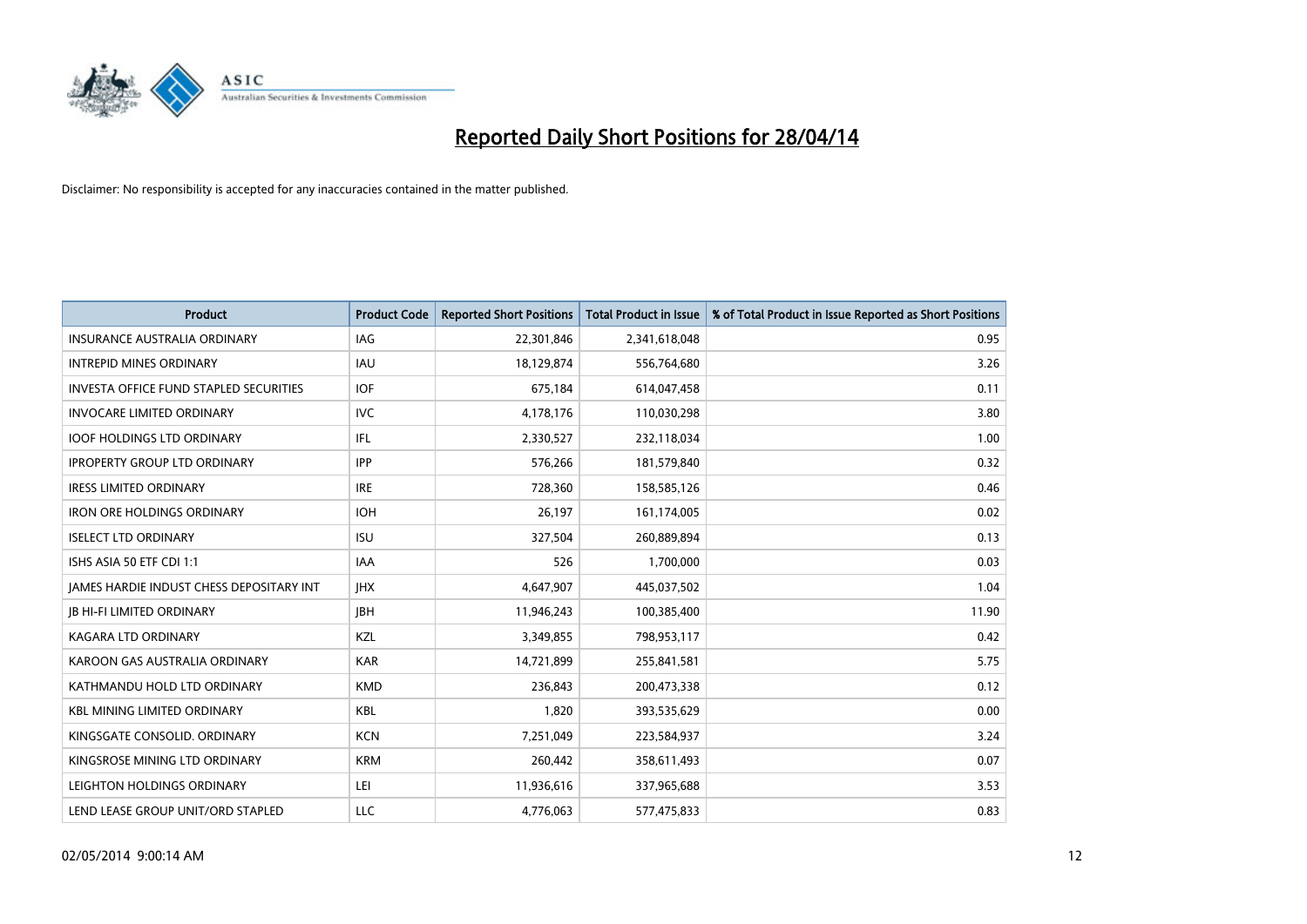

| <b>Product</b>                        | <b>Product Code</b> | <b>Reported Short Positions</b> | <b>Total Product in Issue</b> | % of Total Product in Issue Reported as Short Positions |
|---------------------------------------|---------------------|---------------------------------|-------------------------------|---------------------------------------------------------|
| LIQUEFIED NATURAL ORDINARY            | <b>LNG</b>          | 88,930                          | 355,829,015                   | 0.02                                                    |
| LONESTAR RESO LTD ORDINARY            | LNR                 | 255,536                         | 697, 187, 211                 | 0.04                                                    |
| LYCOPODIUM LIMITED ORDINARY           | <b>LYL</b>          | 1                               | 38,955,103                    | 0.00                                                    |
| LYNAS CORPORATION ORDINARY            | <b>LYC</b>          | 129,018,436                     | 1,961,185,594                 | 6.58                                                    |
| <b>M2 GRP LTD ORDINARY</b>            | <b>MTU</b>          | 15,447,017                      | 179,511,351                   | 8.61                                                    |
| <b>MACA LIMITED ORDINARY</b>          | <b>MLD</b>          | 177,972                         | 202,676,373                   | 0.09                                                    |
| <b>MACMAHON HOLDINGS ORDINARY</b>     | <b>MAH</b>          | 30,077                          | 1,261,699,966                 | 0.00                                                    |
| MACO ATLAS ROADS GRP ORDINARY STAPLED | <b>MQA</b>          | 6,056,795                       | 487,230,540                   | 1.24                                                    |
| MACQUARIE GROUP LTD ORDINARY          | <b>MOG</b>          | 1,337,623                       | 321,074,750                   | 0.42                                                    |
| MAGELLAN FIN GRP LTD ORDINARY         | <b>MFG</b>          | 2,548,070                       | 157,268,525                   | 1.62                                                    |
| MATRIX C & E LTD ORDINARY             | <b>MCE</b>          | 2,884,170                       | 94,555,428                    | 3.05                                                    |
| MAVERICK DRILLING ORDINARY            | <b>MAD</b>          | 7,212,731                       | 533,885,763                   | 1.35                                                    |
| MAXITRANS INDUSTRIES ORDINARY         | <b>MXI</b>          | 388,209                         | 185,075,653                   | 0.21                                                    |
| MAYNE PHARMA LTD ORDINARY             | <b>MYX</b>          | 861,576                         | 586,651,477                   | 0.15                                                    |
| MCMILLAN SHAKESPEARE ORDINARY         | <b>MMS</b>          | 237,330                         | 74,523,965                    | 0.32                                                    |
| MCPHERSON'S LTD ORDINARY              | <b>MCP</b>          | 144,538                         | 95,434,645                    | 0.15                                                    |
| MEDUSA MINING LTD ORDINARY            | <b>MML</b>          | 4,823,297                       | 207,794,301                   | 2.32                                                    |
| MELBOURNE IT LIMITED ORDINARY         | <b>MLB</b>          | 4,521                           | 92,944,392                    | 0.00                                                    |
| <b>MERMAID MARINE ORDINARY</b>        | <b>MRM</b>          | 6,639,540                       | 366,741,299                   | 1.81                                                    |
| MESOBLAST LIMITED ORDINARY            | <b>MSB</b>          | 22,120,426                      | 321,210,394                   | 6.89                                                    |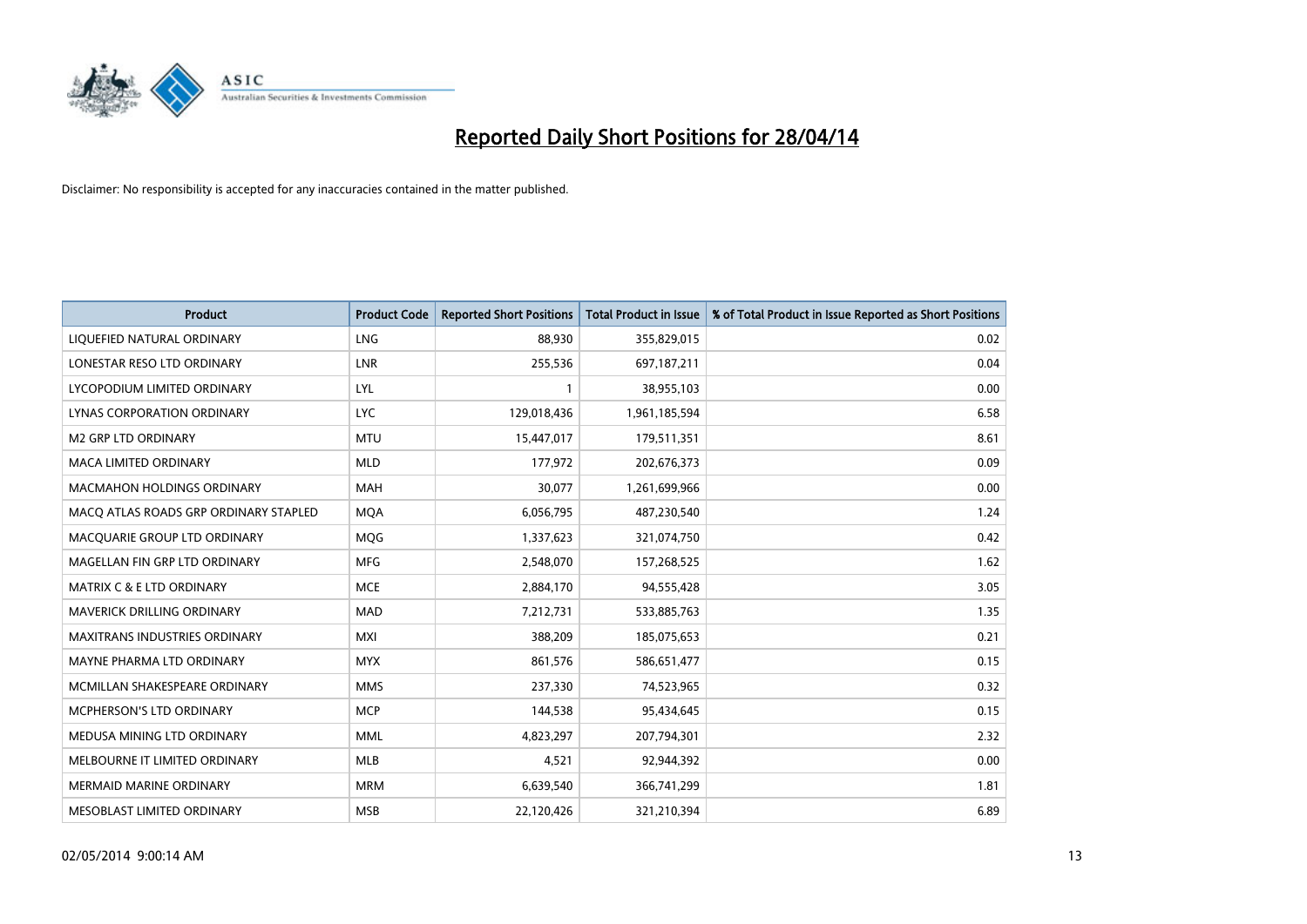

| <b>Product</b>                  | <b>Product Code</b> | <b>Reported Short Positions</b> | <b>Total Product in Issue</b> | % of Total Product in Issue Reported as Short Positions |
|---------------------------------|---------------------|---------------------------------|-------------------------------|---------------------------------------------------------|
| METALS X LIMITED ORDINARY       | <b>MLX</b>          | 608,000                         | 1,655,386,110                 | 0.04                                                    |
| METCASH LIMITED ORDINARY        | <b>MTS</b>          | 100,910,828                     | 888,338,048                   | 11.36                                                   |
| MIGHTY RIVER POWER ORDINARY     | <b>MYT</b>          | 3,675,711                       | 1,400,012,517                 | 0.26                                                    |
| MINBOS RESOURCES LTD ORDINARY   | <b>MNB</b>          | 989,880                         | 279,648,938                   | 0.35                                                    |
| MINCOR RESOURCES NL ORDINARY    | <b>MCR</b>          | 74,202                          | 188,208,274                   | 0.04                                                    |
| MINERAL DEPOSITS ORDINARY       | <b>MDL</b>          | 654,537                         | 103,538,786                   | 0.63                                                    |
| MINERAL RESOURCES. ORDINARY     | <b>MIN</b>          | 5,038,062                       | 186,556,246                   | 2.70                                                    |
| MINT WIRELESS ORDINARY          | <b>MNW</b>          | 1,116,694                       | 407,372,395                   | 0.27                                                    |
| MIRABELA NICKEL LTD ORDINARY    | <b>MBN</b>          | 19,042,510                      | 876,801,147                   | 2.17                                                    |
| MIRVAC GROUP STAPLED SECURITIES | <b>MGR</b>          | 1,410,644                       | 3,692,279,772                 | 0.04                                                    |
| MOLOPO ENERGY LTD ORDINARY      | <b>MPO</b>          | 243,667                         | 247,275,840                   | 0.10                                                    |
| MONADELPHOUS GROUP ORDINARY     | <b>MND</b>          | 11,805,072                      | 92,679,570                    | 12.74                                                   |
| MORTGAGE CHOICE LTD ORDINARY    | <b>MOC</b>          | 1,923                           | 123,780,387                   | 0.00                                                    |
| MOUNT GIBSON IRON ORDINARY      | <b>MGX</b>          | 11,835,819                      | 1,090,584,232                 | 1.09                                                    |
| MULTIPLEX SITES SITES           | <b>MXUPA</b>        | 1,670                           | 4,500,000                     | 0.04                                                    |
| MURCHISON METALS LTD ORDINARY   | <b>MMX</b>          | 215,291                         | 450,497,346                   | 0.05                                                    |
| MYER HOLDINGS LTD ORDINARY      | <b>MYR</b>          | 69,175,594                      | 585,684,551                   | 11.81                                                   |
| NANOSONICS LIMITED ORDINARY     | <b>NAN</b>          | 193,539                         | 263,798,826                   | 0.07                                                    |
| NATIONAL AUST, BANK ORDINARY    | <b>NAB</b>          | 7,752,073                       | 2,353,771,760                 | 0.33                                                    |
| NATIONAL STORAGE STAPLED        | <b>NSR</b>          | 607,987                         | 244,897,097                   | 0.25                                                    |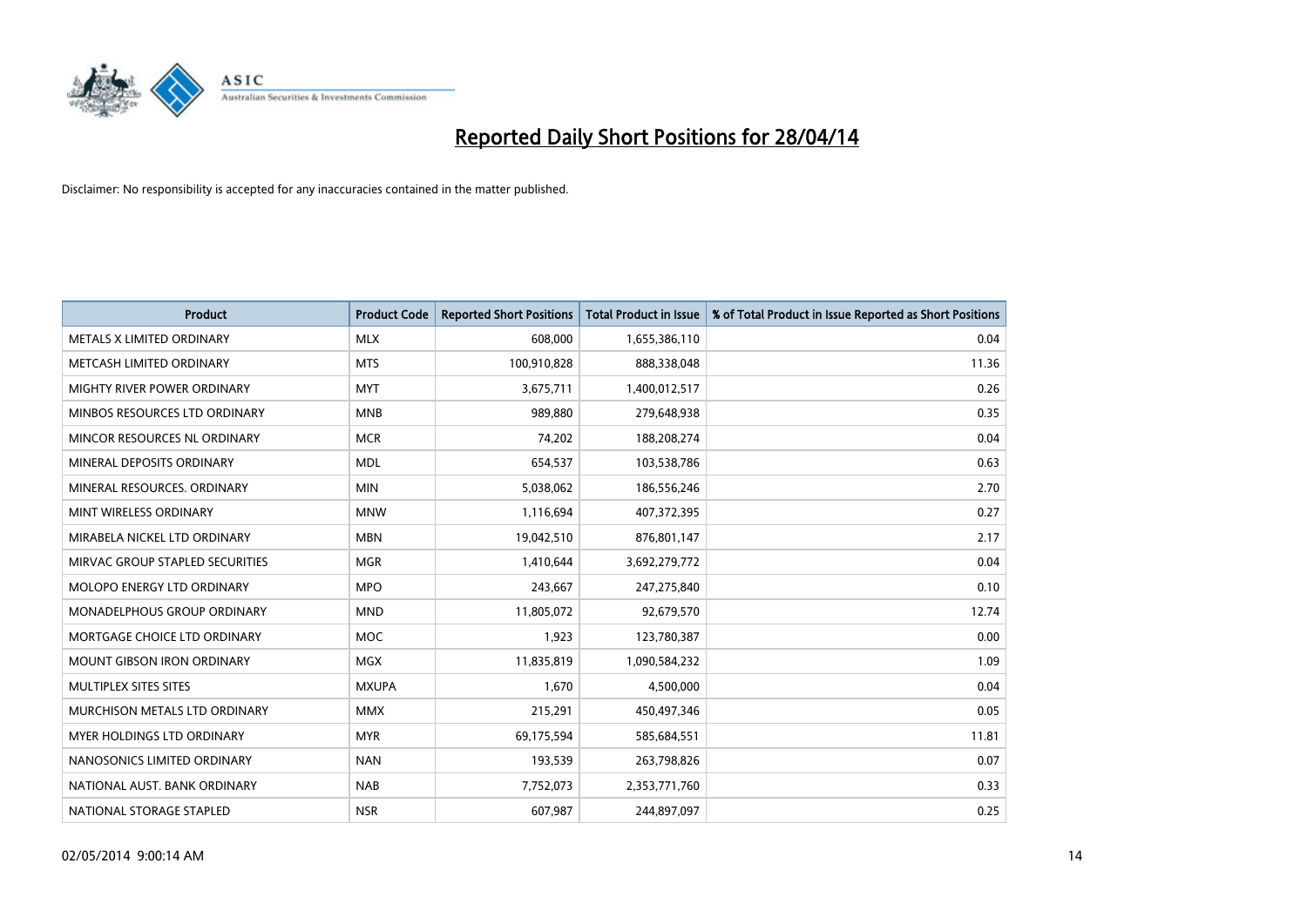

| <b>Product</b>                | <b>Product Code</b> | <b>Reported Short Positions</b> | <b>Total Product in Issue</b> | % of Total Product in Issue Reported as Short Positions |
|-------------------------------|---------------------|---------------------------------|-------------------------------|---------------------------------------------------------|
| NAVITAS LIMITED ORDINARY      | <b>NVT</b>          | 3,116,926                       | 375,712,581                   | 0.83                                                    |
| NEARMAP LTD ORDINARY          | <b>NEA</b>          | 62,274                          | 337,346,101                   | 0.02                                                    |
| NEON ENERGY LIMITED ORDINARY  | <b>NEN</b>          | 140,474                         | 553,037,848                   | 0.03                                                    |
| NEW HOPE CORPORATION ORDINARY | <b>NHC</b>          | 871,901                         | 830,933,112                   | 0.10                                                    |
| NEWCREST MINING ORDINARY      | <b>NCM</b>          | 8,361,834                       | 766,510,971                   | 1.09                                                    |
| NEWS CORP A NON-VOTING CDI    | <b>NWSLV</b>        | 407,620                         | 3,115,091                     | 13.09                                                   |
| NEWS CORP B VOTING CDI        | <b>NWS</b>          | 2,278,101                       | 20,237,280                    | 11.26                                                   |
| NEWSAT LIMITED ORDINARY       | <b>NWT</b>          | 6,198,150                       | 612,199,841                   | 1.01                                                    |
| NEXTDC LIMITED ORDINARY       | <b>NXT</b>          | 11,392,718                      | 193,154,486                   | 5.90                                                    |
| NEXUS ENERGY LIMITED ORDINARY | <b>NXS</b>          | 1,462,101                       | 1,330,219,459                 | 0.11                                                    |
| NIB HOLDINGS LIMITED ORDINARY | <b>NHF</b>          | 3,388,439                       | 439,004,182                   | 0.77                                                    |
| NICK SCALI LIMITED ORDINARY   | <b>NCK</b>          | 1,001                           | 81,000,000                    | 0.00                                                    |
| NIDO PETROLEUM ORDINARY       | <b>NDO</b>          | 47,402                          | 2,048,317,635                 | 0.00                                                    |
| NINE ENTERTAINMENT ORDINARY   | <b>NEC</b>          | 10,862,286                      | 940,295,023                   | 1.16                                                    |
| NOBLE MINERAL RES ORDINARY    | <b>NMG</b>          | 2,365,726                       | 666,397,952                   | 0.36                                                    |
| NORTHERN IRON LTD ORDINARY    | <b>NFE</b>          | 13,000                          | 484,405,314                   | 0.00                                                    |
| NORTHERN STAR ORDINARY        | <b>NST</b>          | 1,612,516                       | 578,591,915                   | 0.28                                                    |
| NOVOGEN LIMITED ORDINARY      | <b>NRT</b>          | 149,193                         | 168,557,834                   | 0.09                                                    |
| NRW HOLDINGS LIMITED ORDINARY | <b>NWH</b>          | 12,695,896                      | 278,888,011                   | 4.55                                                    |
| NUCOAL RESOURCES LTD ORDINARY | <b>NCR</b>          |                                 | 768,612,354                   | 0.00                                                    |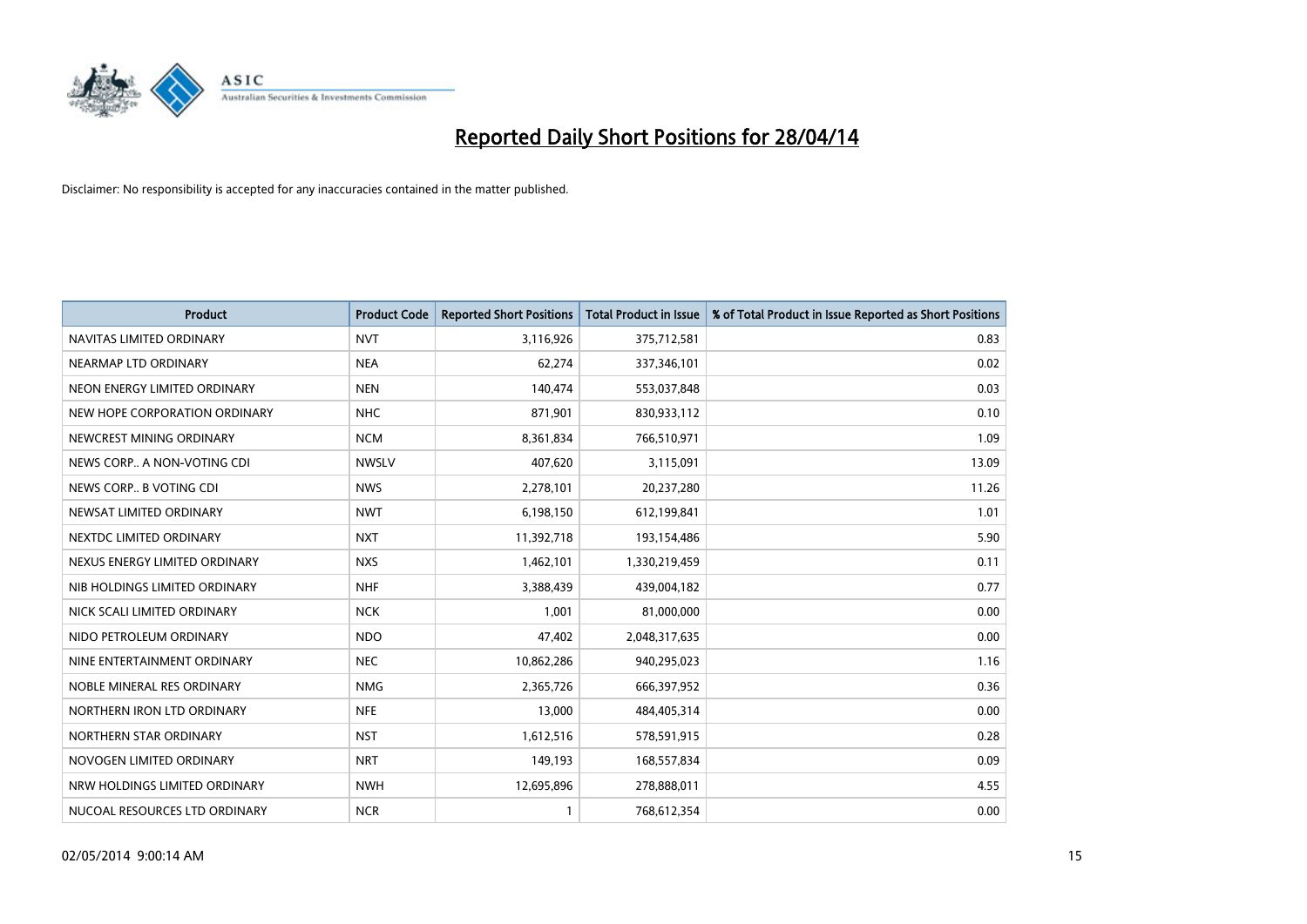

| <b>Product</b>                        | <b>Product Code</b> | <b>Reported Short Positions</b> | <b>Total Product in Issue</b> | % of Total Product in Issue Reported as Short Positions |
|---------------------------------------|---------------------|---------------------------------|-------------------------------|---------------------------------------------------------|
| NUFARM LIMITED ORDINARY               | <b>NUF</b>          | 16,948,415                      | 263,725,895                   | 6.43                                                    |
| OAKTON LIMITED ORDINARY               | <b>OKN</b>          | 16,740                          | 89,990,235                    | 0.02                                                    |
| OCEANAGOLD CORP. CHESS DEPOSITARY INT | <b>OGC</b>          | 3,921,670                       | 300,567,377                   | 1.30                                                    |
| OCEANIA CAPITAL LTD ORDINARY          | <b>OCP</b>          | $\mathbf{1}$                    | 35,307,209                    | 0.00                                                    |
| OIL SEARCH LTD ORDINARY               | OSH                 | 10,595,123                      | 1,496,692,453                 | 0.71                                                    |
| OM HOLDINGS LIMITED ORDINARY          | OMH                 | 1,862,997                       | 733,423,337                   | 0.25                                                    |
| ORICA LIMITED ORDINARY                | ORI                 | 6,665,376                       | 370,924,362                   | 1.80                                                    |
| ORIGIN ENERGY ORDINARY                | <b>ORG</b>          | 6,940,611                       | 1,103,645,753                 | 0.63                                                    |
| OROCOBRE LIMITED ORDINARY             | <b>ORE</b>          | 2,049,942                       | 132,041,911                   | 1.55                                                    |
| ORORA LIMITED ORDINARY                | <b>ORA</b>          | 1,575,404                       | 1,206,684,923                 | 0.13                                                    |
| OROTONGROUP LIMITED ORDINARY          | ORL                 | 152,700                         | 40,880,902                    | 0.37                                                    |
| OZ MINERALS ORDINARY                  | <b>OZL</b>          | 11,833,802                      | 303,470,022                   | 3.90                                                    |
| OZFOREX GROUP LTD ORDINARY            | <b>OFX</b>          | 4,361,060                       | 240,000,000                   | 1.82                                                    |
| <b>PACIFIC BRANDS ORDINARY</b>        | <b>PBG</b>          | 16,023,853                      | 917,226,291                   | 1.75                                                    |
| PACT GROUP HLDGS LTD ORDINARY         | PGH                 | 2,997,504                       | 294,097,961                   | 1.02                                                    |
| PALADIN ENERGY LTD ORDINARY           | <b>PDN</b>          | 92,407,115                      | 964, 367, 284                 | 9.58                                                    |
| PANAUST LIMITED ORDINARY              | <b>PNA</b>          | 3,819,298                       | 635,580,654                   | 0.60                                                    |
| PANORAMIC RESOURCES ORDINARY          | PAN                 | 153,364                         | 322,275,824                   | 0.05                                                    |
| PANTERRA GOLD LTD ORDINARY            | PGI                 | $\mathbf{1}$                    | 772,781,012                   | 0.00                                                    |
| PAPERLINX LIMITED ORDINARY            | <b>PPX</b>          | 44,770                          | 665, 181, 261                 | 0.01                                                    |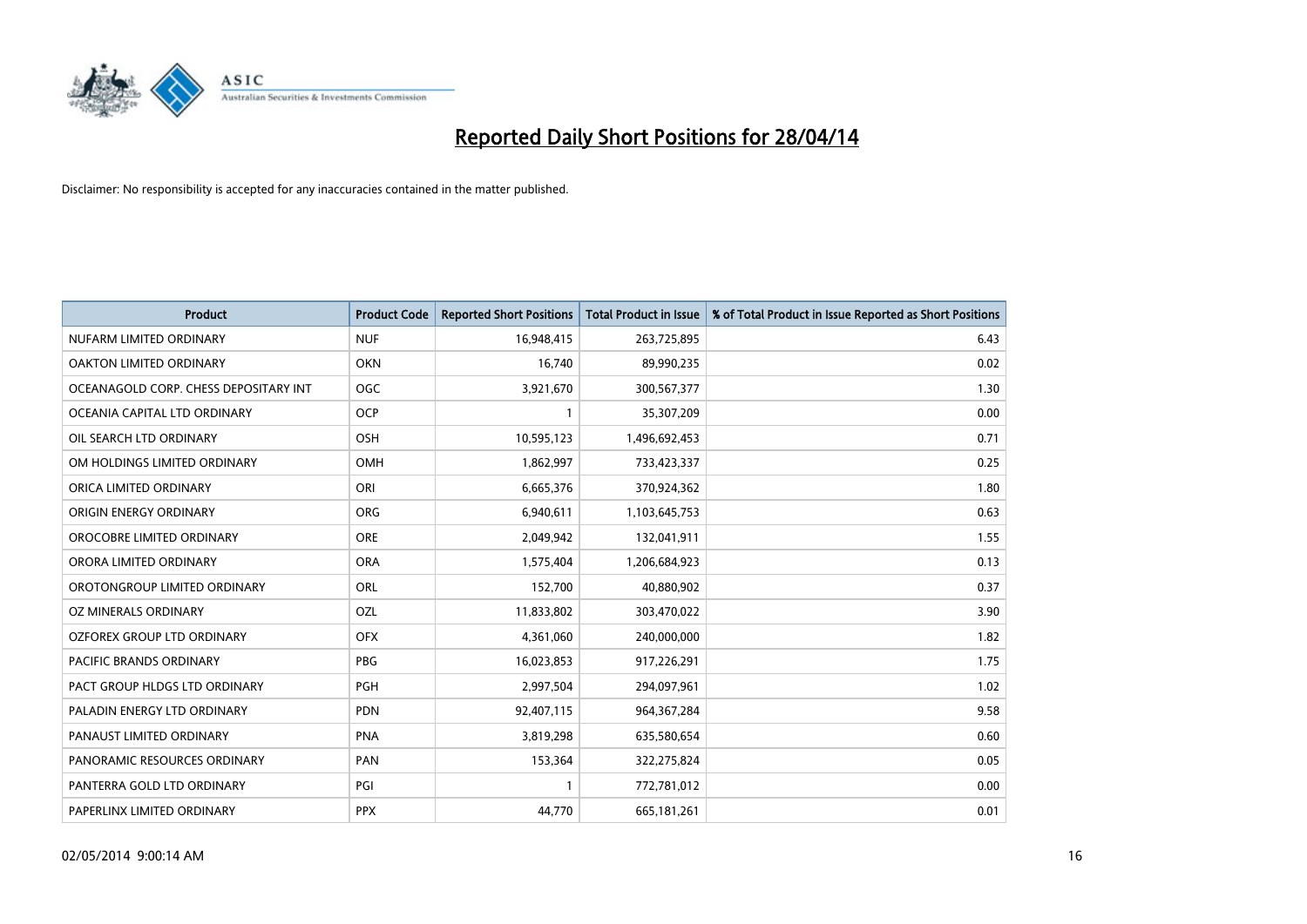

| <b>Product</b>                 | <b>Product Code</b> | <b>Reported Short Positions</b> | <b>Total Product in Issue</b> | % of Total Product in Issue Reported as Short Positions |
|--------------------------------|---------------------|---------------------------------|-------------------------------|---------------------------------------------------------|
| PAPILLON RES LTD ORDINARY      | PIR                 | 11,562,152                      | 341,494,210                   | 3.39                                                    |
| PATTIES FOODS LTD ORDINARY     | <b>PFL</b>          | 1                               | 139,144,338                   | 0.00                                                    |
| PEET LIMITED ORDINARY          | <b>PPC</b>          | 324,828                         | 433,389,348                   | 0.07                                                    |
| PERPETUAL LIMITED ORDINARY     | <b>PPT</b>          | 1,269,416                       | 46,574,426                    | 2.73                                                    |
| PERSEUS MINING LTD ORDINARY    | PRU                 | 13,377,146                      | 526,656,401                   | 2.54                                                    |
| PHARMAXIS LTD ORDINARY         | <b>PXS</b>          | 408,118                         | 309,514,849                   | 0.13                                                    |
| PLATINUM ASSET ORDINARY        | <b>PTM</b>          | 112,647                         | 580,283,095                   | 0.02                                                    |
| PLATINUM AUSTRALIA ORDINARY    | PLA                 | 836,127                         | 504,968,043                   | 0.17                                                    |
| PLATINUM CAPITAL LTD ORDINARY  | <b>PMC</b>          | 5,675                           | 231,071,933                   | 0.00                                                    |
| PMP LIMITED ORDINARY           | <b>PMP</b>          | 1,581,227                       | 323,781,124                   | 0.49                                                    |
| PRANA BIOTECHNOLOGY ORDINARY   | PBT                 | 1,408,401                       | 488,646,960                   | 0.29                                                    |
| PREMIER INVESTMENTS ORDINARY   | <b>PMV</b>          | 121,973                         | 155,314,874                   | 0.08                                                    |
| PRIMA BIOMED LTD ORDINARY      | <b>PRR</b>          | 764,324                         | 1,228,709,341                 | 0.06                                                    |
| PRIMARY HEALTH CARE ORDINARY   | <b>PRY</b>          | 13,688,648                      | 505,659,944                   | 2.71                                                    |
| PRIME MEDIA GRP LTD ORDINARY   | PRT                 | 745,700                         | 366,330,303                   | 0.20                                                    |
| PROGRAMMED ORDINARY            | <b>PRG</b>          | 126,424                         | 118,253,992                   | 0.11                                                    |
| PURA VIDA ENERGY NL ORDINARY   | <b>PVD</b>          | 36,537                          | 127,168,198                   | 0.03                                                    |
| <b>QANTAS AIRWAYS ORDINARY</b> | QAN                 | 68,215,775                      | 2,196,330,250                 | 3.11                                                    |
| OBE INSURANCE GROUP ORDINARY   | QBE                 | 15,183,606                      | 1,253,883,293                 | 1.21                                                    |
| ORXPHARMA LTD ORDINARY         | QRX                 | 130,000                         | 164,190,969                   | 0.08                                                    |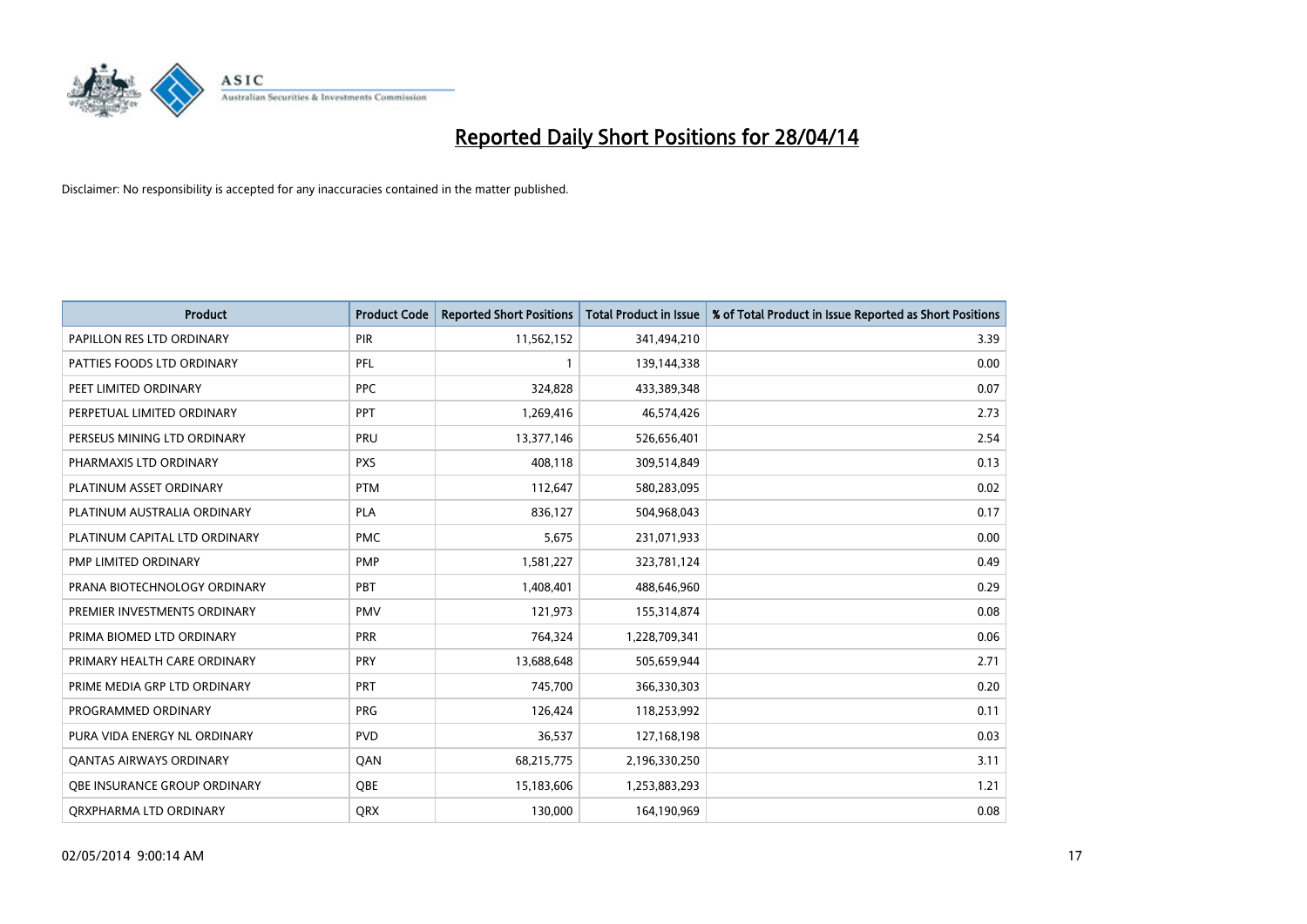

| <b>Product</b>                      | <b>Product Code</b> | <b>Reported Short Positions</b> | <b>Total Product in Issue</b> | % of Total Product in Issue Reported as Short Positions |
|-------------------------------------|---------------------|---------------------------------|-------------------------------|---------------------------------------------------------|
| <b>QUBE HOLDINGS LTD ORDINARY</b>   | <b>QUB</b>          | 28,440,091                      | 1,028,551,156                 | 2.77                                                    |
| RAMELIUS RESOURCES ORDINARY         | <b>RMS</b>          | 12,110                          | 365,740,380                   | 0.00                                                    |
| RAMSAY HEALTH CARE ORDINARY         | <b>RHC</b>          | 1,425,273                       | 202,081,252                   | 0.71                                                    |
| <b>RCG CORPORATION LTD ORDINARY</b> | <b>RCG</b>          | 125,147                         | 263,808,625                   | 0.05                                                    |
| <b>RCR TOMLINSON ORDINARY</b>       | <b>RCR</b>          | 240,264                         | 136,989,238                   | 0.18                                                    |
| <b>REA GROUP ORDINARY</b>           | <b>REA</b>          | 1,159,863                       | 131,714,699                   | 0.88                                                    |
| RECALL HOLDINGS LTD ORDINARY        | <b>REC</b>          | 2,883,050                       | 312,836,448                   | 0.92                                                    |
| <b>RECKON LIMITED ORDINARY</b>      | <b>RKN</b>          | 1,416,718                       | 126,913,066                   | 1.12                                                    |
| <b>RED FORK ENERGY ORDINARY</b>     | <b>RFE</b>          | 2,397,668                       | 501,051,719                   | 0.48                                                    |
| REDBANK ENERGY LTD ORDINARY         | <b>AEI</b>          | 13                              | 786,287                       | 0.00                                                    |
| REED RESOURCES LTD ORDINARY         | <b>RDR</b>          | 1,015                           | 523,453,895                   | 0.00                                                    |
| <b>REGIS RESOURCES ORDINARY</b>     | <b>RRL</b>          | 28,978,942                      | 499,744,095                   | 5.80                                                    |
| RESMED INC CDI 10:1                 | <b>RMD</b>          | 38,237,234                      | 1,415,926,590                 | 2.70                                                    |
| <b>RESOLUTE MINING ORDINARY</b>     | <b>RSG</b>          | 11,123,763                      | 641,189,223                   | 1.73                                                    |
| <b>RESOURCE GENERATION ORDINARY</b> | <b>RES</b>          | 1,220                           | 581,380,338                   | 0.00                                                    |
| RETAIL FOOD GROUP ORDINARY          | <b>RFG</b>          | 4,709,892                       | 144,868,508                   | 3.25                                                    |
| REX MINERALS LIMITED ORDINARY       | <b>RXM</b>          | 660,804                         | 220,519,784                   | 0.30                                                    |
| RIO TINTO LIMITED ORDINARY          | <b>RIO</b>          | 2,635,602                       | 435,758,720                   | 0.60                                                    |
| ROC OIL COMPANY ORDINARY            | <b>ROC</b>          | 3,244,144                       | 687,618,400                   | 0.47                                                    |
| ROYAL WOLF HOLDINGS ORDINARY        | <b>RWH</b>          | 192,532                         | 100,387,052                   | 0.19                                                    |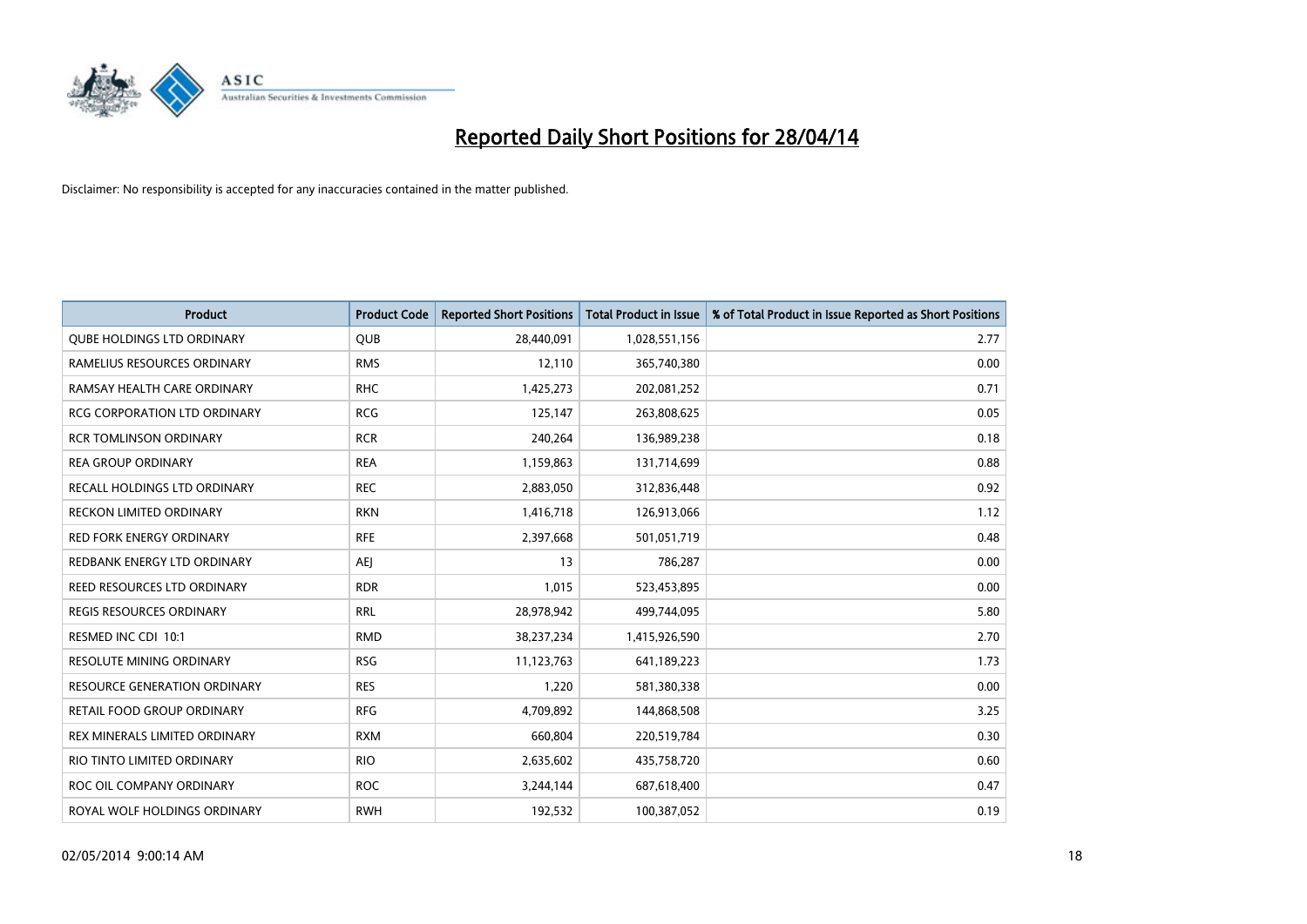

| <b>Product</b>                        | <b>Product Code</b> | <b>Reported Short Positions</b> | <b>Total Product in Issue</b> | % of Total Product in Issue Reported as Short Positions |
|---------------------------------------|---------------------|---------------------------------|-------------------------------|---------------------------------------------------------|
| RUNGEPINCOCKMINARCO ORDINARY          | <b>RUL</b>          | 32,000                          | 141,358,550                   | 0.02                                                    |
| <b>RURALCO HOLDINGS ORDINARY</b>      | <b>RHL</b>          | 33                              | 77,291,069                    | 0.00                                                    |
| RXP SERVICES LTD ORDINARY             | <b>RXP</b>          | 57,000                          | 133,028,367                   | 0.04                                                    |
| SAI GLOBAL LIMITED ORDINARY           | SAI                 | 11,040,754                      | 210,793,906                   | 5.24                                                    |
| SALMAT LIMITED ORDINARY               | <b>SLM</b>          | 54                              | 159,812,799                   | 0.00                                                    |
| SAMSON OIL & GAS LTD ORDINARY         | SSN                 | 20,806,156                      | 2,772,738,013                 | 0.75                                                    |
| SANDFIRE RESOURCES ORDINARY           | <b>SFR</b>          | 905,181                         | 155,640,968                   | 0.58                                                    |
| <b>SANTOS LTD ORDINARY</b>            | <b>STO</b>          | 7,443,973                       | 975,314,977                   | 0.76                                                    |
| SARACEN MINERAL ORDINARY              | SAR                 | 264,063                         | 792,784,738                   | 0.03                                                    |
| SCA PROPERTY GROUP STAPLED SECURITIES | SCP                 | 44,996,672                      | 648,628,320                   | 6.94                                                    |
| SEDGMAN LIMITED ORDINARY              | <b>SDM</b>          | 204,538                         | 227,059,277                   | 0.09                                                    |
| SEEK LIMITED ORDINARY                 | <b>SEK</b>          | 8,942,138                       | 340,384,875                   | 2.63                                                    |
| SELECT HARVESTS ORDINARY              | SHV                 | 20,044                          | 57,815,720                    | 0.03                                                    |
| SENEX ENERGY LIMITED ORDINARY         | <b>SXY</b>          | 7,042,522                       | 1,145,058,917                 | 0.62                                                    |
| SERVCORP LIMITED ORDINARY             | SRV                 | 30,493                          | 98,432,275                    | 0.03                                                    |
| SERVICE STREAM DEFERRED               | SSMN                | 5                               | 59,444,285                    | 0.00                                                    |
| SERVICE STREAM ORDINARY               | SSM                 | 26                              | 326,943,570                   | 0.00                                                    |
| SEVEN GROUP HOLDINGS ORDINARY         | <b>SVW</b>          | 44,225                          | 306,285,823                   | 0.01                                                    |
| SEVEN WEST MEDIA LTD ORDINARY         | <b>SWM</b>          | 6,754,096                       | 999,160,872                   | 0.68                                                    |
| SG FLEET GROUP LTD ORDINARY           | SGF                 | 7,694                           | 242,691,826                   | 0.00                                                    |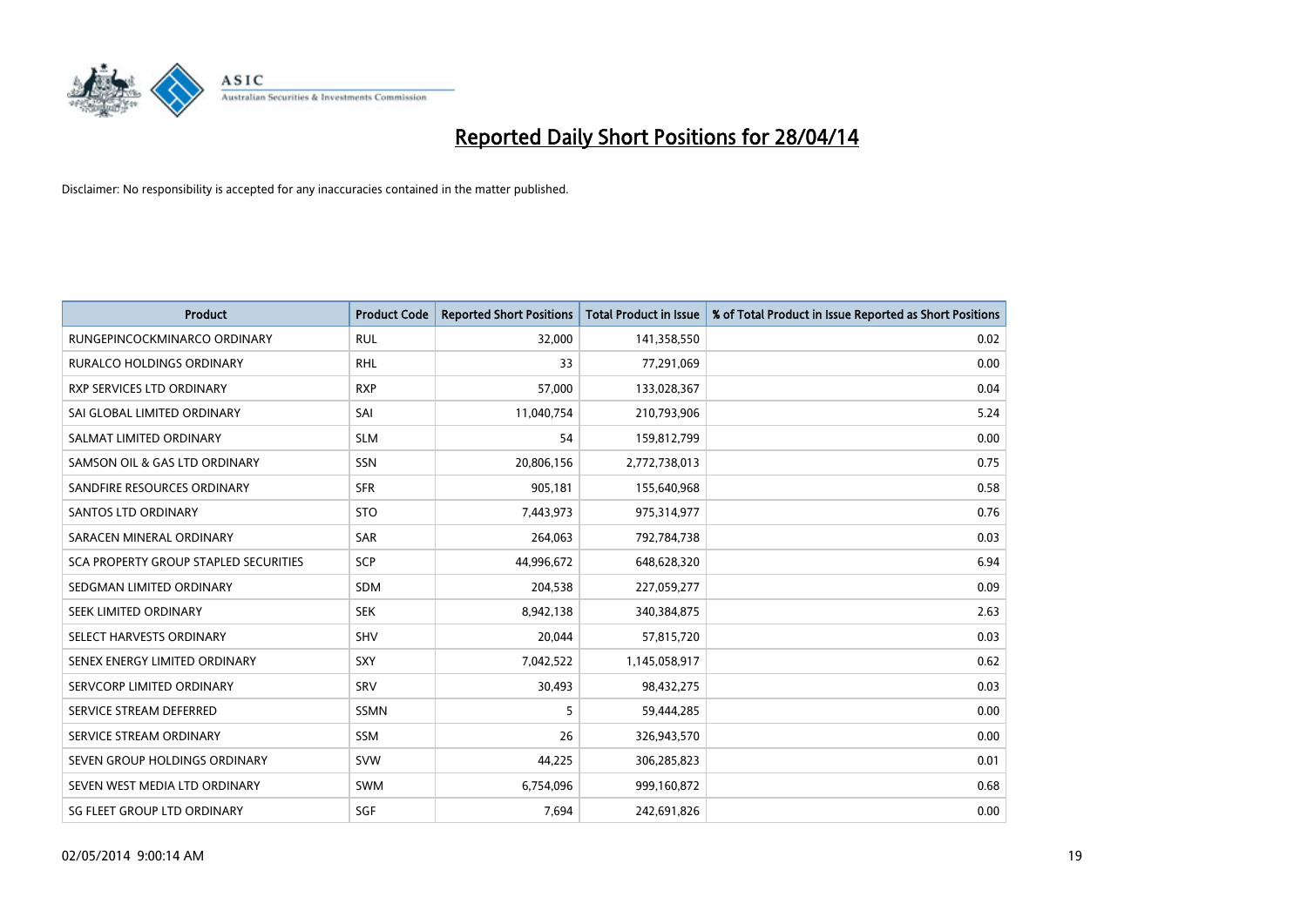

| <b>Product</b>                           | <b>Product Code</b> | <b>Reported Short Positions</b> | <b>Total Product in Issue</b> | % of Total Product in Issue Reported as Short Positions |
|------------------------------------------|---------------------|---------------------------------|-------------------------------|---------------------------------------------------------|
| SIGMA PHARMACEUTICAL ORDINARY            | <b>SIP</b>          | 11,406,799                      | 1,125,026,719                 | 1.01                                                    |
| SILEX SYSTEMS ORDINARY                   | <b>SLX</b>          | 2,871,581                       | 170,367,734                   | 1.69                                                    |
| SILVER CHEF LIMITED ORDINARY             | SIV                 | 119,290                         | 29,333,629                    | 0.41                                                    |
| SILVER LAKE RESOURCE ORDINARY            | <b>SLR</b>          | 23,027,942                      | 503,233,971                   | 4.58                                                    |
| SIMS METAL MGMT LTD ORDINARY             | SGM                 | 12,815,768                      | 204,468,597                   | 6.27                                                    |
| SINGAPORE TELECOMM. CHESS DEPOSITARY INT | SGT                 | 8,850,545                       | 149,099,508                   | 5.94                                                    |
| SINO GAS ENERGY ORDINARY                 | <b>SEH</b>          | 1,777,353                       | 1,530,457,040                 | 0.12                                                    |
| SIRIUS RESOURCES NL ORDINARY             | <b>SIR</b>          | 11,449,418                      | 261,980,167                   | 4.37                                                    |
| SIRTEX MEDICAL ORDINARY                  | <b>SRX</b>          | 31,704                          | 56,108,439                    | 0.06                                                    |
| SKILLED GROUP LTD ORDINARY               | <b>SKE</b>          | 2,796,707                       | 235,254,496                   | 1.19                                                    |
| SKY NETWORK ORDINARY                     | <b>SKT</b>          | 71,678                          | 389,139,785                   | 0.02                                                    |
| SKYCITY ENT GRP LTD ORDINARY             | <b>SKC</b>          | 314,596                         | 582,088,094                   | 0.05                                                    |
| <b>SLATER &amp; GORDON ORDINARY</b>      | SGH                 | 5,606,390                       | 203,821,542                   | 2.75                                                    |
| SMS MANAGEMENT, ORDINARY                 | <b>SMX</b>          | 2,016,059                       | 70,099,763                    | 2.88                                                    |
| SONIC HEALTHCARE ORDINARY                | <b>SHL</b>          | 4,120,297                       | 400,811,556                   | 1.03                                                    |
| SOUL PATTINSON (W.H) ORDINARY            | SOL                 | 8,295                           | 239,395,320                   | 0.00                                                    |
| SOUTH BOULDER MINES ORDINARY             | <b>STB</b>          | $\mathbf{1}$                    | 128,977,826                   | 0.00                                                    |
| SP AUSNET STAPLED SECURITIES             | <b>SPN</b>          | 67,514,733                      | 3,386,607,080                 | 1.99                                                    |
| SPARK INFRASTRUCTURE STAPLED US PROHIBT. | SKI                 | 44,357,433                      | 1,326,734,264                 | 3.34                                                    |
| SPDR 200 FUND ETF UNITS                  | <b>STW</b>          | 79,700                          | 45,026,368                    | 0.18                                                    |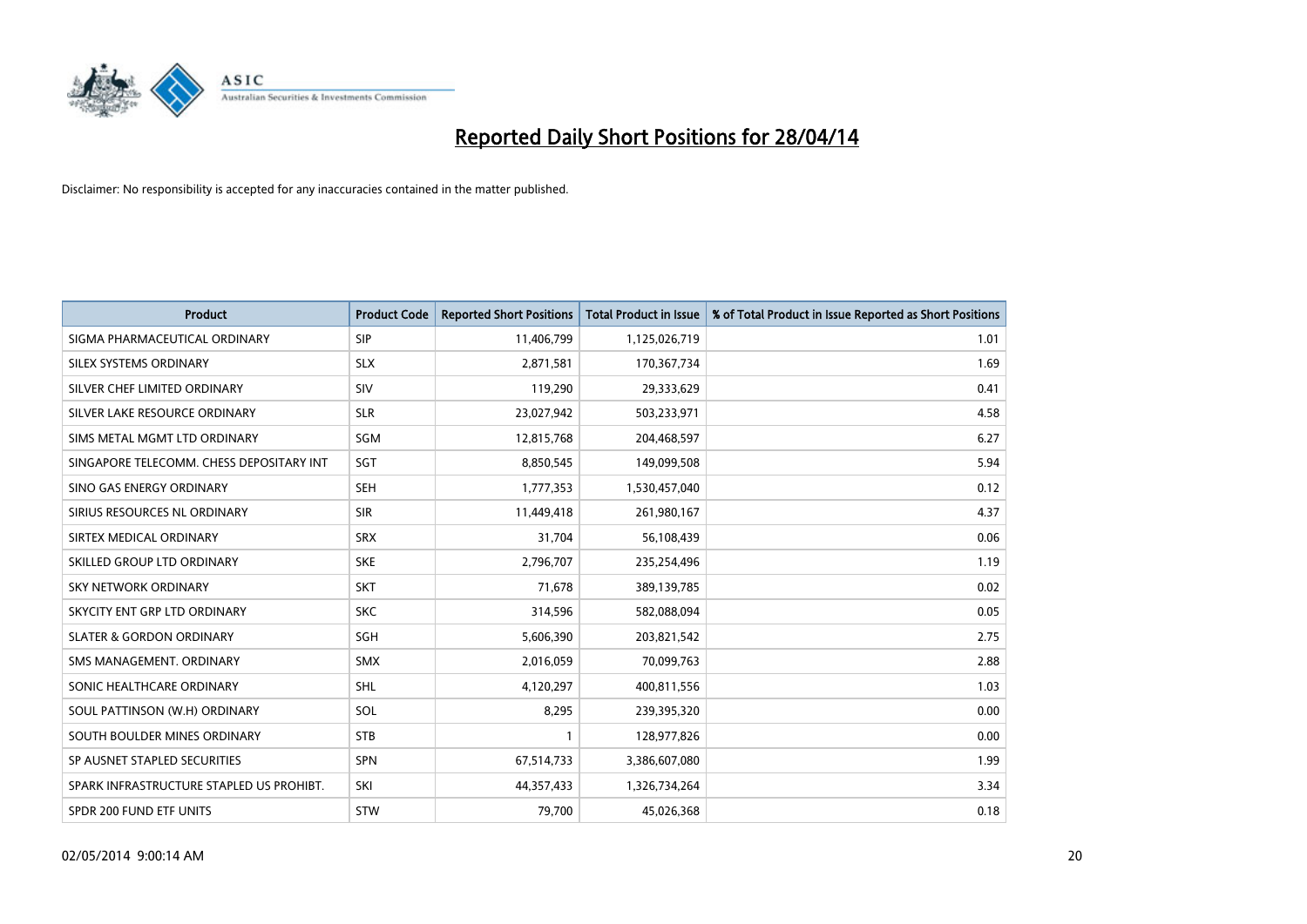

| Product                              | <b>Product Code</b> | <b>Reported Short Positions</b> | <b>Total Product in Issue</b> | % of Total Product in Issue Reported as Short Positions |
|--------------------------------------|---------------------|---------------------------------|-------------------------------|---------------------------------------------------------|
| SPDR 200 RESOURCES ETF UNITS         | <b>OZR</b>          | 8,093                           | 1,601,962                     | 0.51                                                    |
| SPDR SMALL ORDS ETF UNITS            | <b>SSO</b>          | 126,268                         | 801,304                       | 15.76                                                   |
| SPECIALTY FASHION ORDINARY           | SFH                 | 1,168                           | 192,236,121                   | 0.00                                                    |
| ST BARBARA LIMITED ORDINARY          | <b>SBM</b>          | 27,778,649                      | 488,074,077                   | 5.69                                                    |
| STARPHARMA HOLDINGS ORDINARY         | <b>SPL</b>          | 15,374,331                      | 284,664,680                   | 5.40                                                    |
| STEADFAST GROUP LTD ORDINARY         | <b>SDF</b>          | 1,371,448                       | 501,638,307                   | 0.27                                                    |
| STH CRS ELECT ENGNR ORDINARY         | <b>SXE</b>          | 19,573                          | 161,523,130                   | 0.01                                                    |
| STHN CROSS MEDIA ORDINARY            | SXL                 | 18,017,245                      | 705,246,986                   | 2.55                                                    |
| STOCKLAND UNITS/ORD STAPLED          | SGP                 | 12,420,623                      | 2,326,978,560                 | 0.53                                                    |
| STRAITS RES LTD. ORDINARY            | SRO                 | 28,747                          | 1,217,730,293                 | 0.00                                                    |
| STRATA-X ENERGY LTD CDI 1:1          | <b>SXA</b>          | 9,480,200                       | 88,852,680                    | 10.67                                                   |
| STW COMMUNICATIONS ORDINARY          | SGN                 | 1,196,983                       | 403,828,512                   | 0.30                                                    |
| SUNCORP GROUP LTD ORDINARY           | <b>SUN</b>          | 11,280,653                      | 1,286,600,980                 | 0.88                                                    |
| SUNDANCE ENERGY ORDINARY             | <b>SEA</b>          | 10,038,486                      | 547,384,195                   | 1.83                                                    |
| SUNDANCE RESOURCES ORDINARY          | <b>SDL</b>          | 86,860,932                      | 3,079,369,367                 | 2.82                                                    |
| SUNLAND GROUP LTD ORDINARY           | <b>SDG</b>          | 80,853                          | 181,710,087                   | 0.04                                                    |
| SUPER RET REP LTD ORDINARY           | SUL                 | 3,032,634                       | 196,731,620                   | 1.54                                                    |
| SYD AIRPORT STAPLED US PROHIBIT.     | SYD                 | 14,132,523                      | 2,216,216,041                 | 0.64                                                    |
| SYRAH RESOURCES ORDINARY             | <b>SYR</b>          | 5,983,132                       | 162,475,614                   | 3.68                                                    |
| <b>TABCORP HOLDINGS LTD ORDINARY</b> | <b>TAH</b>          | 18,141,683                      | 762,954,019                   | 2.38                                                    |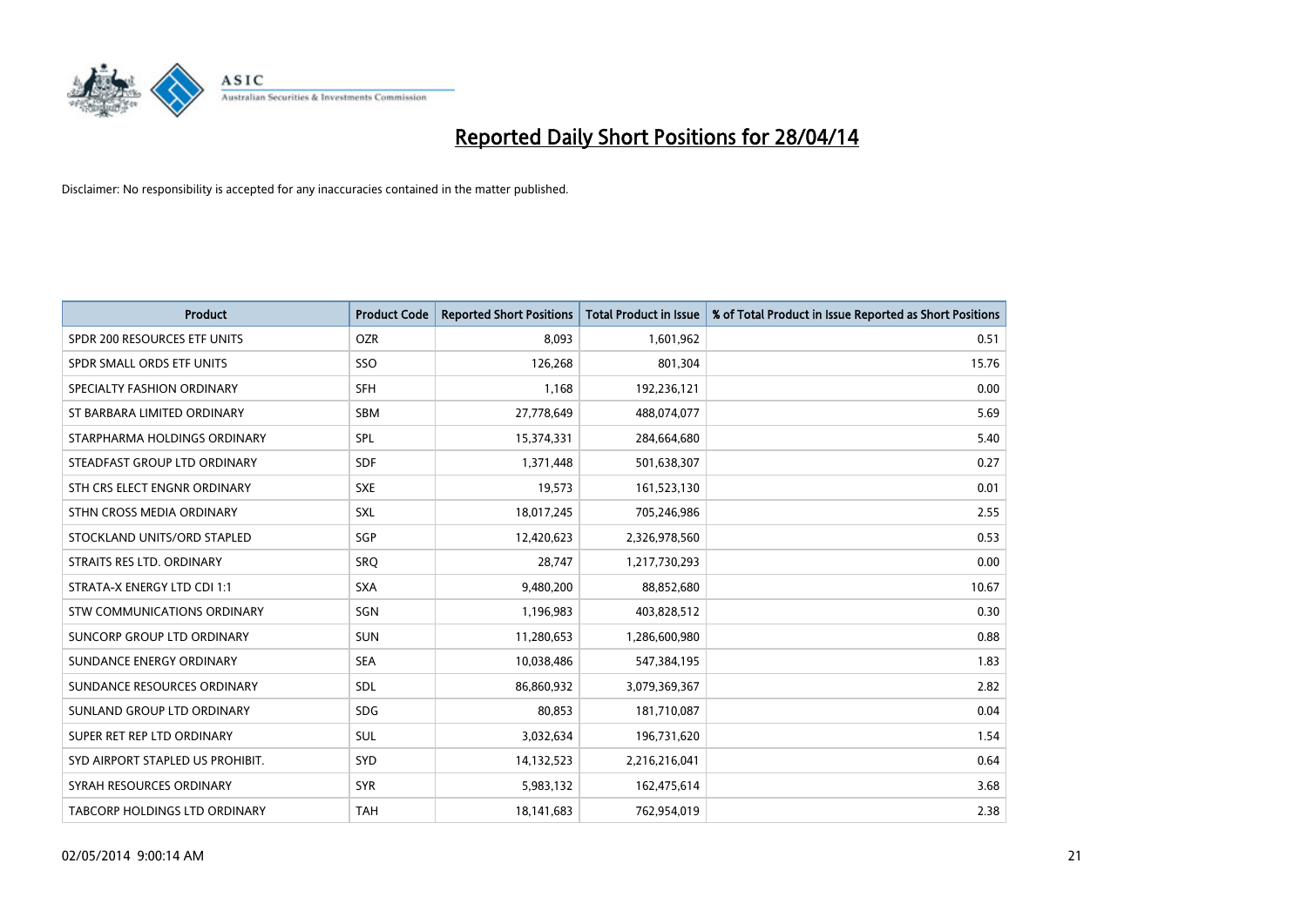

| <b>Product</b>                       | <b>Product Code</b> | <b>Reported Short Positions</b> | <b>Total Product in Issue</b> | % of Total Product in Issue Reported as Short Positions |
|--------------------------------------|---------------------|---------------------------------|-------------------------------|---------------------------------------------------------|
| <b>TANAMI GOLD NL ORDINARY</b>       | <b>TAM</b>          | 1                               | 1,175,097,046                 | 0.00                                                    |
| TAP OIL LIMITED ORDINARY             | <b>TAP</b>          | 35,108                          | 242,237,221                   | 0.01                                                    |
| TASSAL GROUP LIMITED ORDINARY        | <b>TGR</b>          | 159,049                         | 146,507,029                   | 0.11                                                    |
| TATTS GROUP LTD ORDINARY             | <b>TTS</b>          | 11,041,588                      | 1,434,447,341                 | 0.77                                                    |
| <b>TECHNOLOGY ONE ORDINARY</b>       | <b>TNE</b>          | 319,503                         | 307,751,455                   | 0.10                                                    |
| TELECOM CORPORATION ORDINARY         | <b>TEL</b>          | 8,717,883                       | 1,828,530,844                 | 0.48                                                    |
| TELSTRA CORPORATION, ORDINARY        | <b>TLS</b>          | 19,349,071                      | 12,443,074,357                | 0.16                                                    |
| TEN NETWORK HOLDINGS ORDINARY        | <b>TEN</b>          | 165,233,006                     | 2,630,984,596                 | 6.28                                                    |
| TERANGA GOLD CORP CDI 1:1            | <b>TGZ</b>          | 191,976                         | 102,477,388                   | 0.19                                                    |
| TFS CORPORATION LTD ORDINARY         | <b>TFC</b>          | 770,272                         | 282,157,408                   | 0.27                                                    |
| THE REJECT SHOP ORDINARY             | <b>TRS</b>          | 2,785,340                       | 28,826,248                    | 9.66                                                    |
| TIGER RESOURCES ORDINARY             | <b>TGS</b>          | 406,567                         | 838,897,617                   | 0.05                                                    |
| TITAN ENERGY SERVICE ORDINARY        | <b>TTN</b>          | 7,029                           | 49,021,963                    | 0.01                                                    |
| TOLL HOLDINGS LTD ORDINARY           | <b>TOL</b>          | 32,647,808                      | 717,133,875                   | 4.55                                                    |
| TOX FREE SOLUTIONS ORDINARY          | <b>TOX</b>          | 2,790,809                       | 133,252,359                   | 2.09                                                    |
| TPG TELECOM LIMITED ORDINARY         | <b>TPM</b>          | 8,458,865                       | 793,808,141                   | 1.07                                                    |
| TRADE ME GROUP ORDINARY              | <b>TME</b>          | 1,307,473                       | 396,548,005                   | 0.33                                                    |
| TRANSFIELD SERVICES ORDINARY         | <b>TSE</b>          | 37,959,383                      | 512,457,716                   | 7.41                                                    |
| TRANSPACIFIC INDUST, ORDINARY        | <b>TPI</b>          | 14,696,026                      | 1,578,786,704                 | 0.93                                                    |
| TRANSURBAN GROUP TRIPLE STAPLED SEC. | <b>TCL</b>          | 10,037,676                      | 1,491,855,200                 | 0.67                                                    |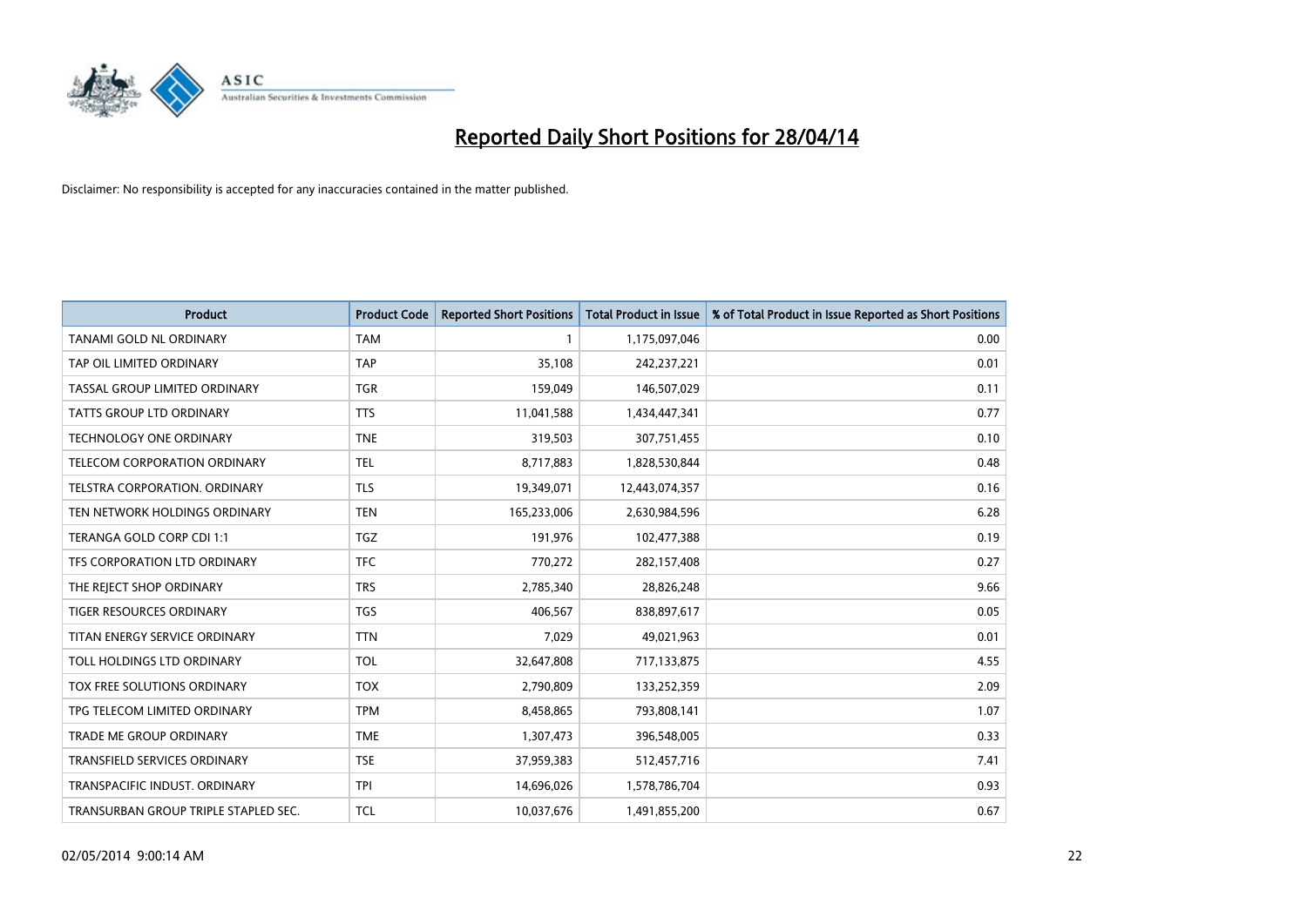

| <b>Product</b>                        | <b>Product Code</b> | <b>Reported Short Positions</b> | <b>Total Product in Issue</b> | % of Total Product in Issue Reported as Short Positions |
|---------------------------------------|---------------------|---------------------------------|-------------------------------|---------------------------------------------------------|
| <b>TREASURY GROUP ORDINARY</b>        | <b>TRG</b>          | 12,387                          | 23,070,755                    | 0.05                                                    |
| TREASURY WINE ESTATE ORDINARY         | <b>TWE</b>          | 51,964,769                      | 648,937,948                   | 8.01                                                    |
| TROY RESOURCES LTD ORDINARY           | <b>TRY</b>          | 2,422,781                       | 195,034,997                   | 1.24                                                    |
| TWENTY-FIRST FOX INC A NON-VOTING CDI | <b>FOXLV</b>        | 825,412                         | 8,628,809                     | 9.57                                                    |
| TWENTY-FIRST FOX INC B VOTING CDI     | <b>FOX</b>          | 841,970                         | 152,398,484                   | 0.55                                                    |
| UGL LIMITED ORDINARY                  | UGL                 | 20,344,025                      | 166,511,240                   | 12.22                                                   |
| UNILIFE CORPORATION CDI 6:1           | <b>UNS</b>          | 119,999                         | 259,710,264                   | 0.05                                                    |
| UXC LIMITED ORDINARY                  | <b>UXC</b>          | 3,231,781                       | 321,271,353                   | 1.01                                                    |
| <b>VEDA GROUP LTD ORDINARY</b>        | <b>VED</b>          | 6,544,792                       | 842,055,406                   | 0.78                                                    |
| <b>VILLAGE ROADSHOW LTD ORDINARY</b>  | <b>VRL</b>          | 1,650,190                       | 159,498,988                   | 1.03                                                    |
| VIRGIN AUS HLDG LTD ORDINARY          | VAH                 | 53,797,851                      | 3,514,825,734                 | 1.53                                                    |
| <b>VIRTUS HEALTH LTD ORDINARY</b>     | <b>VRT</b>          | 3,289,315                       | 79,722,678                    | 4.13                                                    |
| VISION EYE INSTITUTE ORDINARY         | <b>VEI</b>          | 185,718                         | 161,017,230                   | 0.12                                                    |
| <b>VOCATION LTD ORDINARY</b>          | <b>VET</b>          | 11,967,025                      | 200,000,000                   | 5.98                                                    |
| <b>VOCUS COMMS LTD ORDINARY</b>       | VOC                 | 514,424                         | 92,834,500                    | 0.55                                                    |
| WATPAC LIMITED ORDINARY               | <b>WTP</b>          | 1,422                           | 186,489,922                   | 0.00                                                    |
| <b>WEBIET LIMITED ORDINARY</b>        | <b>WEB</b>          | 2,313,391                       | 79,397,959                    | 2.91                                                    |
| <b>WESFARMERS LIMITED ORDINARY</b>    | <b>WES</b>          | 7,362,257                       | 1,143,274,951                 | 0.64                                                    |
| WESTERN AREAS LTD ORDINARY            | <b>WSA</b>          | 20,109,906                      | 232,310,014                   | 8.66                                                    |
| WESTERN DESERT RES. ORDINARY          | <b>WDR</b>          | 5,277,724                       | 620,049,919                   | 0.85                                                    |